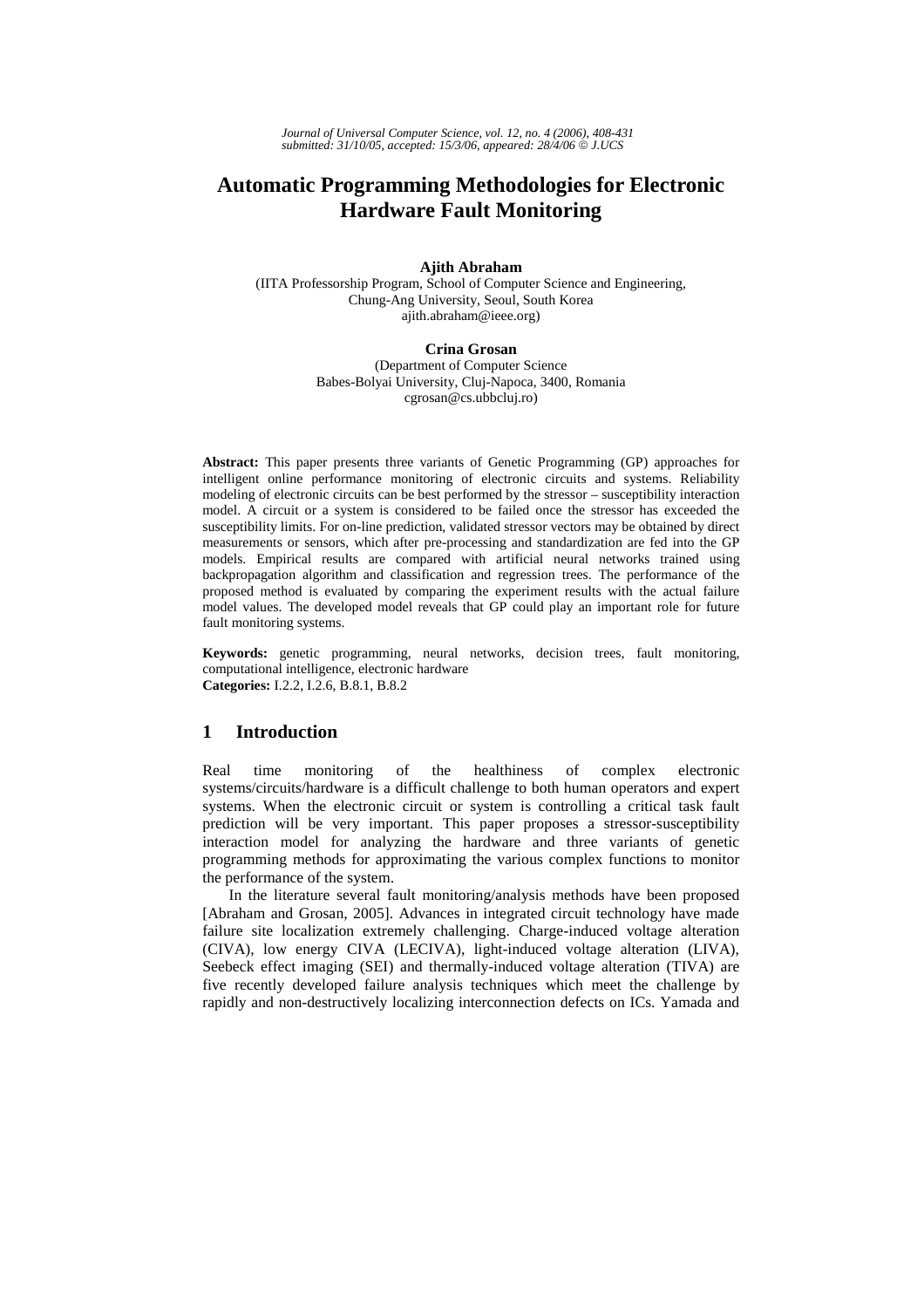Komoda proposed a failure analysis on a 0.18 μm CMOS device by combining several fault localization techniques [Yamada and Komoda, 2004]. Mohsena and El-Yazeed addresses the problem of fault diagnosis of analog circuits based on dictionary approach [Mohsena and El-Yazeed, 2004]. The proposed approach first identifies an adequate set of test frequencies to optimize the process of detection and isolation of simulated fault scenarios. The circuit under test is then excited by an input stimulus composed of a set of sinusoidal waveforms with the selected test frequencies. The circuit response, at different fault scenarios, is preprocessed by an autoregressive moving average model to yield a set of features formulating the fault dictionary. Collected features are utilized to train and test a neural network based classifier. Demonstrative results from soft fault simulation of two active circuit examples prove the excellent effectiveness of the proposed algorithm.

El-Gamal and Abdulghafour proposed a fuzzy inference system for single analog fault diagnosis [El-Gamal and Abdulghafour, 2004]. The ability of fuzzy logic to encode structured knowledge in a numerical framework is exploited in isolating faults in analog circuits. A training set that simulates the behaviour of the circuit due to a set of anticipated single faults as well as the fault-free situation is first constructed. For each anticipated fault, this set relates the circuit measurements to the corresponding deviation in the faulty circuit element from its nominal. These measurements and the deviations in circuit elements are both fuzzified into appropriate linguistic fuzzy values. A fuzzy rule base for each fault that characterizes the circuit response by linking symptoms to causes is built. The outputs of the fuzzy rule bases are then defuzzified to recover crisp values for the deviations in circuit elements.

Blyzniuk et al. proposed a new methodology of probabilistic analysis of CMOS physical defects in complex gates [Blyzniuk et al., 2001]. It is based on the developed approach for the identification and estimation of the probability of actual faulty functions resulting from shorts caused by spot defects in conductive layers of IC layout. The aim of this methodology is realistic representation of physical defects in fault models. The list of defects, identified faulty functions, defect coverage table, conditional defect probabilities, and effectiveness and optimal sequence of test patterns are the main output data of probabilistic-based faults characterization. The experimental data obtained during complex gates characterization are used for the estimation of the physical defects coverage by hierarchical defect simulation.

Dai and Xu proposed an analog circuit fault diagnosis method using a noise measurement and analysis approach [Dai and Xu, 1999]. Compared to the conventional circuit fault diagnosis methods, this method can discover hidden and early circuit fault caused by the device defects.

SRAM's are frequently used as monitor circuits for defect related yield, due to the ease of testing and the good correlation to the yield characteristics of logic circuitry. For the identification of the failure/fault type and the nature of the defect causing the failure, measured failbitmaps are mapped onto a failbitmap catalog obtained from defect-fault simulation. Often this mapping is not unique. A given failbitmap can be caused by several faults or defects. Schienle et al. demonstrated the application of current signature analysis for a stand-alone 16kx1 SRAM monitor circuit [Schienle et al., 1999]. It is found that the resolution of the failbitmap-fault-defect catalog can be improved considerably by additional current signature measurements.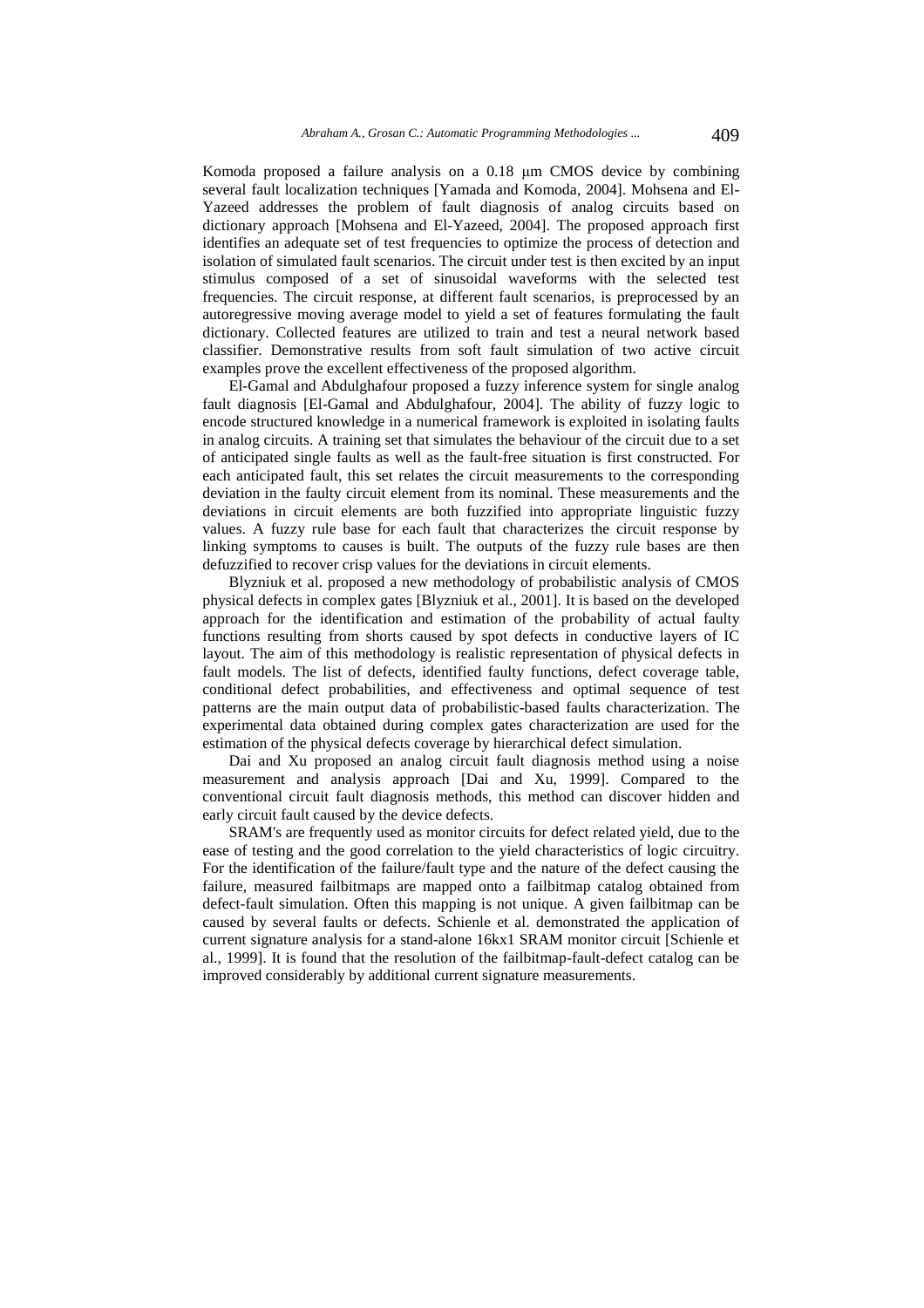Catelani and Giraldi proposed a method for fault detection and fault isolation of analog circuits by considering the response of the circuit under test which is obtained by measuring the output voltage at an accessible node when a stimulus constituted by a signal with a particular test frequency is applied at its input [Catelani and Giraldi, 1999]. In a fault condition, such a response represents the fault diagnosis equation for the analog circuit. The theoretical formulation is confirmed by the results achieved for an active low-pass filter.

Toczek et al. proposed a component fault isolation procedure for the robust fault diagnosis of analog circuits [Toczek et al., 1998]. The procedure is divided into two stages. The first stage is based on nonlinear analysis of circuit under test and verification is performed with circuit model linearized in the neighbourhood of the operating point, and the second stage is based on nonlinear analysis of circuit with only some nonlinear devices modeled by piecewise-linear function. This economical approach keeps the computation time within the acceptable limits in comparison with entire PWL model approach and diagnosis is accomplished at low measurement cost.

Stressor is a physical entity influencing the lifetime of a component or circuit. A stressor, indicating a physical entity *x* will be denoted as  $\psi_x$ . Stressors can be broadly classified into three main groups [Brombacher, 1995]. First group contains the electrical stressors, parameters related to the electrical behavior of the circuit. Second group of stressors is the mechanical stressors, which are related to the mechanical environment of the component. Third group of parameters influencing the lifetime of components is related to the thermal environment of the component. Susceptibility of a component to a certain failure mechanism is defined as the probability function indicating the probability that a component will not remain operational for a certain time under a given combination of stressors. The susceptibility related to the failure mechanism *y* is usually defined as  $S_y$  (*t,*  $\psi_p$ *,*  $\psi_q$ *,*  $\psi_r$ *).* 

The new technique of electronic system failure prediction using stressorsusceptibility interaction [Abraham, 2000],[Abraham and Nath, 1999] is briefly discussed in Section 2. This technique can be extended to simple electronic components and for complicated electronic circuits and equipment. Section 3 presents some of the common failure mechanisms in practical situations. The derivation of stressor sets using Monte Carlo Analysis is given in Section 4 followed by Section 5 where we had derived a stressor-susceptibility model for a circuit. Section 6 gives some theoretical background about the variants of genetic programming models used, artificial neural networks and decision trees. In Section 7 we have reported the experiment results and finally conclusions are provided in Section 8.

# **2 Stressor-Susceptibility Interaction**

Failure probabilities require detailed analysis of both stressors and susceptibility. Most components tend to have more than one failure mechanism, resulting in more than one "failure probability". It can be shown that there is a strong correlation between the various failure mechanisms existing within a component.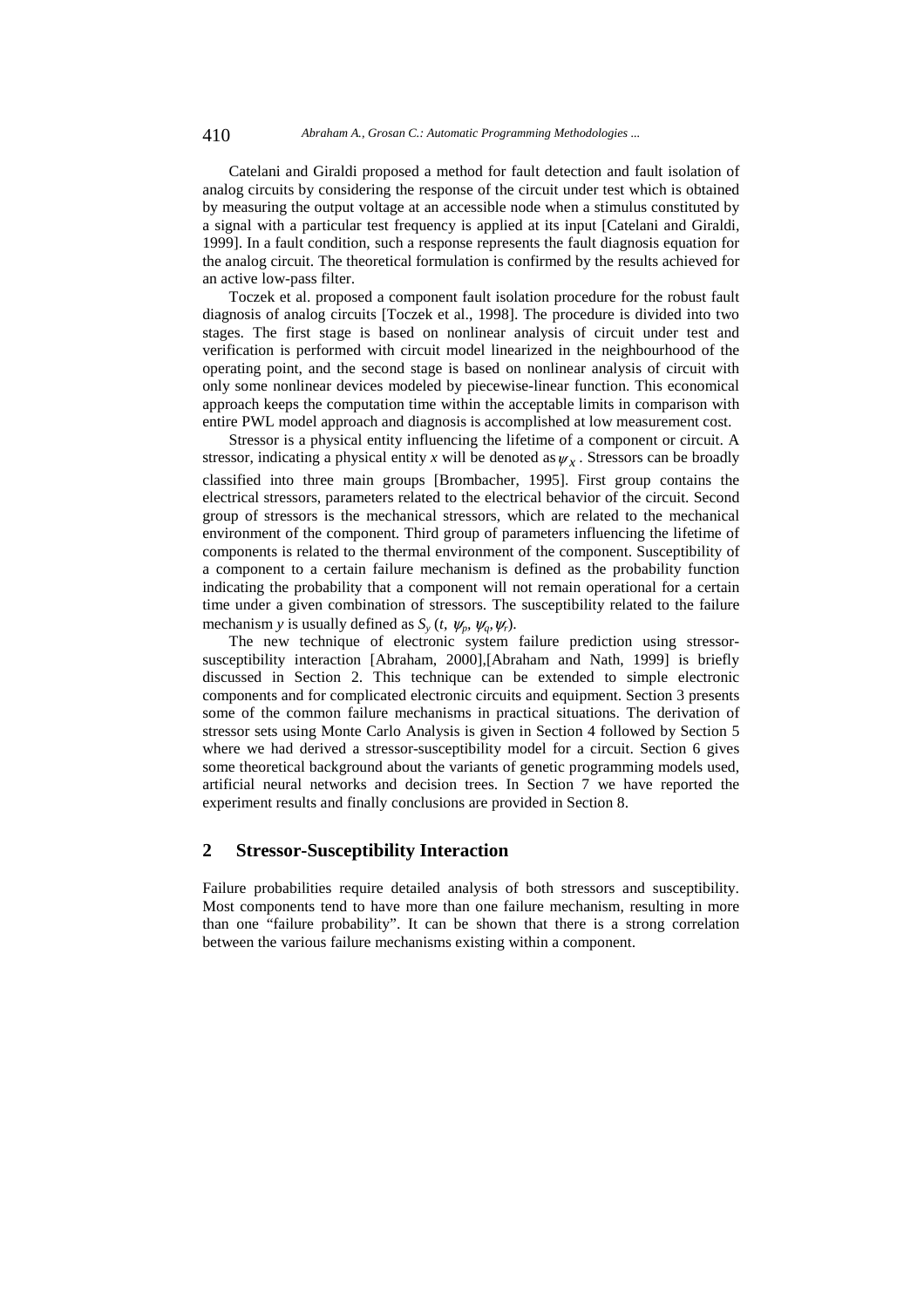

*Figure 1: Stressor-Susceptibility interaction for single failure mechanism.* 

Figure 1 illustrates the stressor - susceptibility interaction for a single failure mechanism. The main source of problem is the overlap between stressor and susceptibility density. The first step is to calculate the failure probability for this stressor distribution on a failure mechanism with a single, one variable, time independent catastrophic susceptibility model. This results in the probability function as given below:

$$
f_{fail, y, \psi}(\psi_0) = \int_{\psi_0}^{\infty} f_y(\psi) d\psi
$$
 (1)

To calculate the failure probability as a function of more complex susceptibility model, it will be necessary to calculate the failure probability of a part of the susceptibility model, for a certain stressor interval Δ, characterized by its mean value  $\psi$ <sub>o</sub> and the corresponding susceptibility density function at that point  $S_y(\psi_0)$ . Considering the probability that a part has failed at a lower susceptibility level, results in the possibility to predict the failure probability per time interval of a certain failure at stressor level  $\psi_0$  using (2).

$$
f_{fail,y,\psi}(\psi_0) = \Delta(S_Y(\psi_0)) \int_{\psi_0}^{\infty} f_y(\beta \psi) d\psi \left( 1 - \int_{0}^{\psi_0 - \Delta} f_{fail,y}(\psi) d\psi \right) \tag{2}
$$

The last term is introduced to subtract failures caused by stressors at a lower susceptibility level. As, most often, failure probabilities are very small, in many cases the previous expression will simplify to (3).

$$
f_{fail,y,\psi}(\psi_0) = \Delta(S_y(\psi_0)) \int_{\psi_0}^{\infty} f_y(\beta \psi) d\psi)
$$
 (3)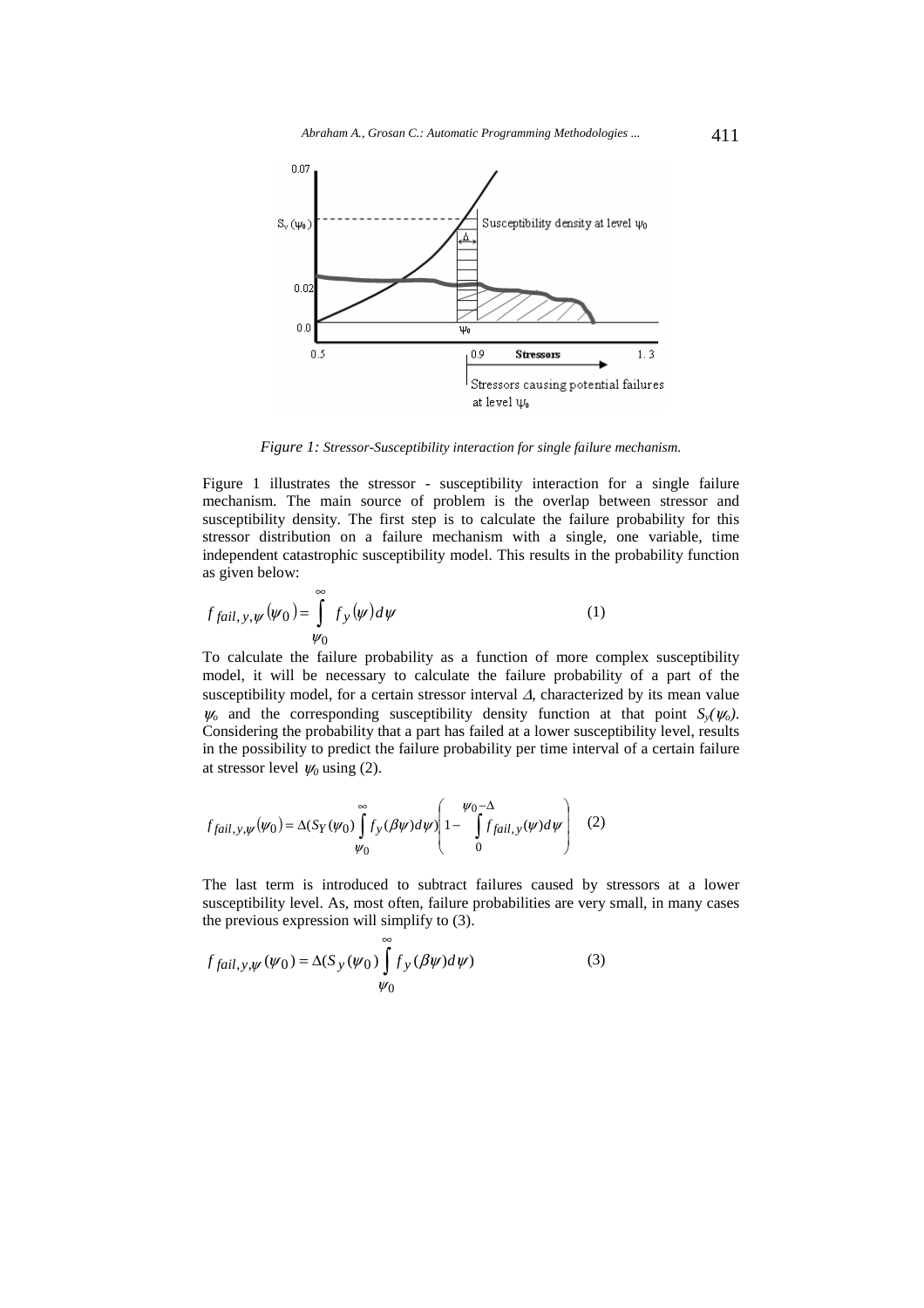when 
$$
(1 - \int_{0}^{\psi_0 - \Delta} f_{fail, y}(\psi) d\psi) = 1
$$
 (4)

Since the susceptibility is defined as the probability that a component will not remain operational during a certain time, it is therefore possible to calculate the failure probability during a certain observation time *tobs*.

$$
f_{fail,y,\psi}(\psi_0) = t_{obs} * \Delta^*(S_y(\psi_0)) \int_{\Psi_0}^{\infty} f_y(\psi) d\psi)
$$
 (5)

The important requirement for using  $(5)$  is that the observation time  $t_{obs}$  must be larger than the total elapsed sampling time to obtain an ergodic description of the associated stressors  $t_{total\ sample}$  ( $t_{obs} > t_{total\ sample}$ );  $f_{fail, y, \psi}$ , ( $t, \psi$ ) is assumed to be constant during the time interval  $t_{obs}$ . From (5) it is possible to calculate the failure probability of a part per fail mechanism per time interval using (6).

$$
f_{fail,y} = \int_{0}^{t} f_{fail,y,\psi}(t,\psi) d\psi
$$
 (6)

Equation (6) can now be used to calculate the part failure probability per time interval

$$
f_{fail} = \sum_{i=1}^{n} f_{fail,i} \tag{7}
$$

Using the previous assumptions it is also possible to calculate the probability that a component survives from time *t* to *t*+*dt*. Equation (8) can be used to calculate the failure probability for one single failure mechanism within one single device.

$$
R(t \dots t + \Delta t) = \frac{\sum_{i=1}^{k} Devices \text{ operational at time } (t + \Delta t)}{\sum_{i=1}^{n} Devices \text{ operational at } (t)}
$$
\n
$$
= R(t)F(\Delta t) = R(t)\Delta t f(t)
$$
\n(8)

As for large series of components, the physical structures of the individual components will be different for every component; the survival probability of such a series of components will also show individual differences. The stress on a component may vary with time due to circuit behavior and circuit use. The circuit behavior will differ amongst a series of circuits due to physical differences in the individual circuit components, the physical structure of a circuit, the use of a circuit and the environment (electrical, thermal, etc.) of the circuit. To summarize the variety of effects it is useful to describe stressors as stochastic signals with properties depending on the influencing factors mentioned above. These assumptions make it possible to derive the failure probability and reliability of a component using a Markov approach. For Markov approach the following requirements should be fulfilled:

∞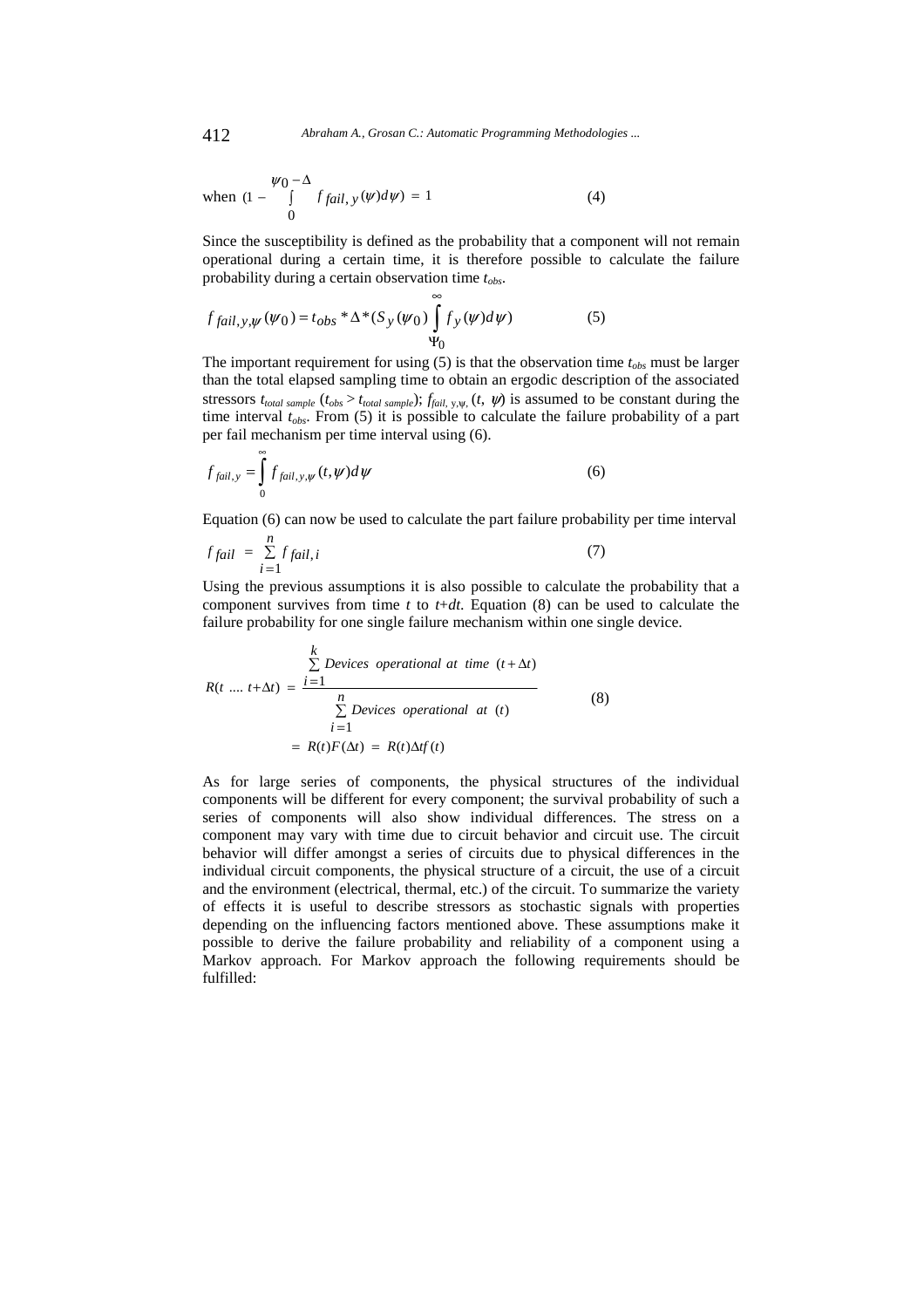- Susceptibility of all failure mechanisms in a component is known and is constant in the time interval  $(t, t+\Delta t)$ .
- All stressors  $\psi_a(t)$ ,  $\psi_b(t)$ , ... are known as stochastic signals for the time interval  $(t, t+\Delta t)$ .
- The failure probability (or reliability) is known at a certain (initial) time *t*.

Using these properties it is possible to calculate the reliability and failure probability for components, derived from internal failure mechanisms for time *t+*Δ*t*. For this purpose the following relationships are used

$$
P(t+\Delta t) = P(t) \bullet \Delta t
$$
  
=  $\vec{P}(t)$ \n
$$
\begin{bmatrix}\nP_{x\to x} \dots \dots \dots \dots \dots \dots \\
\dots \dots \dots \dots \dots \\
\dots \dots \dots \dots \dots \\
P_{y\to x} \dots \dots \dots P_{y\to y}\n\end{bmatrix}
$$
\n(9)

where  $P(t)$  is the state probability vector of a component. This state probability vector is defined as

 $\vec{P}(t) =$ 

 $P_{\text{one rational}}(t)$ : probability that part is operational at time *t*  $P_a(t)$ : probability that part fails due to failure mechanism *a* at time *t*  $P<sub>b</sub>(t)$ : probability that part fails due to failure mechanism *b* at time *t*  $P_n(t)$ : probability that part fails due to failure mechanism *n* at time *t* 

$$
\sum_{j=1}^{n} P_j(y) = 1
$$
  
\n
$$
P_1(t) = P_{\text{operational}}(t) = R(t)
$$
  
\n
$$
P_{2...n}(t) = P_{\text{fail, 2...n}}(t) = F_{\text{fail, 2...n}}(t)
$$
  
\n
$$
P_{x+y} = P_{(y(t+\Delta t) | x(t))} = f_y(t) \Delta t \ P_x(t)
$$

It is possible to replicate this calculation process for a whole batch of circuits. In this case, for every circuit the individual stressor/ susceptibility interaction is calculated thus simulating batch behavior. Using this method, it is possible to derive the failure probability for many parts in many practical situations, also in cases where considerable differences (in stressors and susceptibility) exist within a batch.

# **3 From Failure Mechanisms to Stressor Sets and Susceptibility Models**

There are two different categories of failure mechanisms applicable to electronic components [Chan, 1994], [Jenson, 1995]. First, the failure mechanisms that are related to the electrical stress in a circuit [Klion, 1992].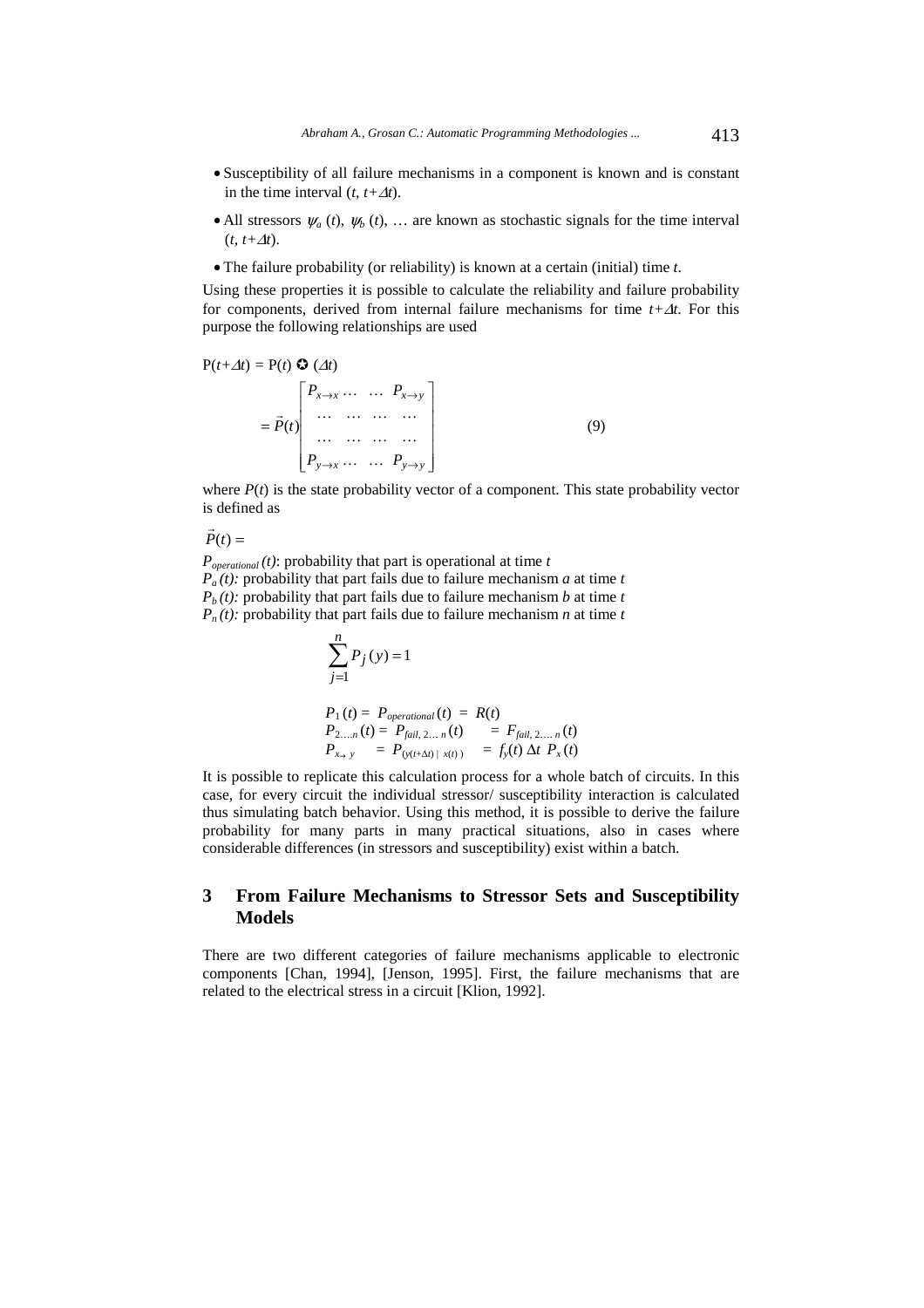| No.            | <b>Failure Mechanism</b>                                         | Influencing aspect or associated<br><b>stressors</b>                                                                                                                                                                                                       |  |  |
|----------------|------------------------------------------------------------------|------------------------------------------------------------------------------------------------------------------------------------------------------------------------------------------------------------------------------------------------------------|--|--|
| 1              | Thermal failure (general)                                        | Dissipated power<br>$\bullet$<br>Environmental temperature<br>$\bullet$<br>• Thermal resistance<br>• Thermal capacitance                                                                                                                                   |  |  |
| $\overline{c}$ | Current breakdown (hot spot<br>melting)                          | • Resistivity of the material<br>Impurities/ mechanical distortions in the<br>$\bullet$<br>material causing increase in current density.<br>Thermal resistivity coefficient.<br>$\bullet$                                                                  |  |  |
| 3              | Power breakdown (thermal<br>cracks)                              | Thermal expansion coefficient of the<br>$\bullet$<br>materials.<br>Thermal resistivity coefficients of the<br>$\bullet$<br>materials.                                                                                                                      |  |  |
| 4              | Impact ionization                                                | Electric field<br>$\bullet$                                                                                                                                                                                                                                |  |  |
| 5              | Avalanche breakdown                                              | Electric field (positive temperature<br>$\bullet$<br>coefficient)                                                                                                                                                                                          |  |  |
| 6              | Zener breakdown                                                  | • Electric field (negative temperature<br>coefficient)                                                                                                                                                                                                     |  |  |
| 7              | Corrosion                                                        | • Environmental temperature (negative<br>influence on susceptibility)<br>• Dissipated power<br>• D C Voltage                                                                                                                                               |  |  |
| 8              | Electro-migration                                                | • Current density<br>• Environmental temperature                                                                                                                                                                                                           |  |  |
| 9              | Secondary diffusion                                              | • Temperature                                                                                                                                                                                                                                              |  |  |
| 10             | Switch on pulse power<br>dissipation<br>(for bipolar junctions)  | $\bullet$ Voltage slope $dV/dt$<br>Current slope dI/dt<br>$\bullet$                                                                                                                                                                                        |  |  |
| 11             | Switch off pulse power<br>dissipation<br>(for bipolar junctions) | $\bullet$ Voltage slope $dV/dt$<br>• Maximum reverse junction current<br>Applied reverse voltage<br>$\bullet$<br>Storage charge $Q$ 's in the diode at the<br>$\bullet$<br>moment of polarity reversal.                                                    |  |  |
| 12             | Forward bias second<br>breakdown<br>(for power transistors)      | • Collector emitter voltage<br>Slope of the base current during switching<br>$\bullet$<br>on $dIb/dt$<br>Slope of the collector current during<br>$\bullet$<br>switching on $dI_c/dt$<br>• Environmental temperature                                       |  |  |
| 13             | Reverse bias second<br>breakdown<br>(for power transistors)      | • Collector emitter voltage<br>• Discharge speed $dI_{b}/dt$ (optimum value)<br>Stored charge at the moment of transistor<br>$\bullet$<br>switch off (closely related to collector<br>current at the moment of switch off).<br>• Environmental temperature |  |  |

*Table 1: Some common failure mechanisms with associated causes and stressors*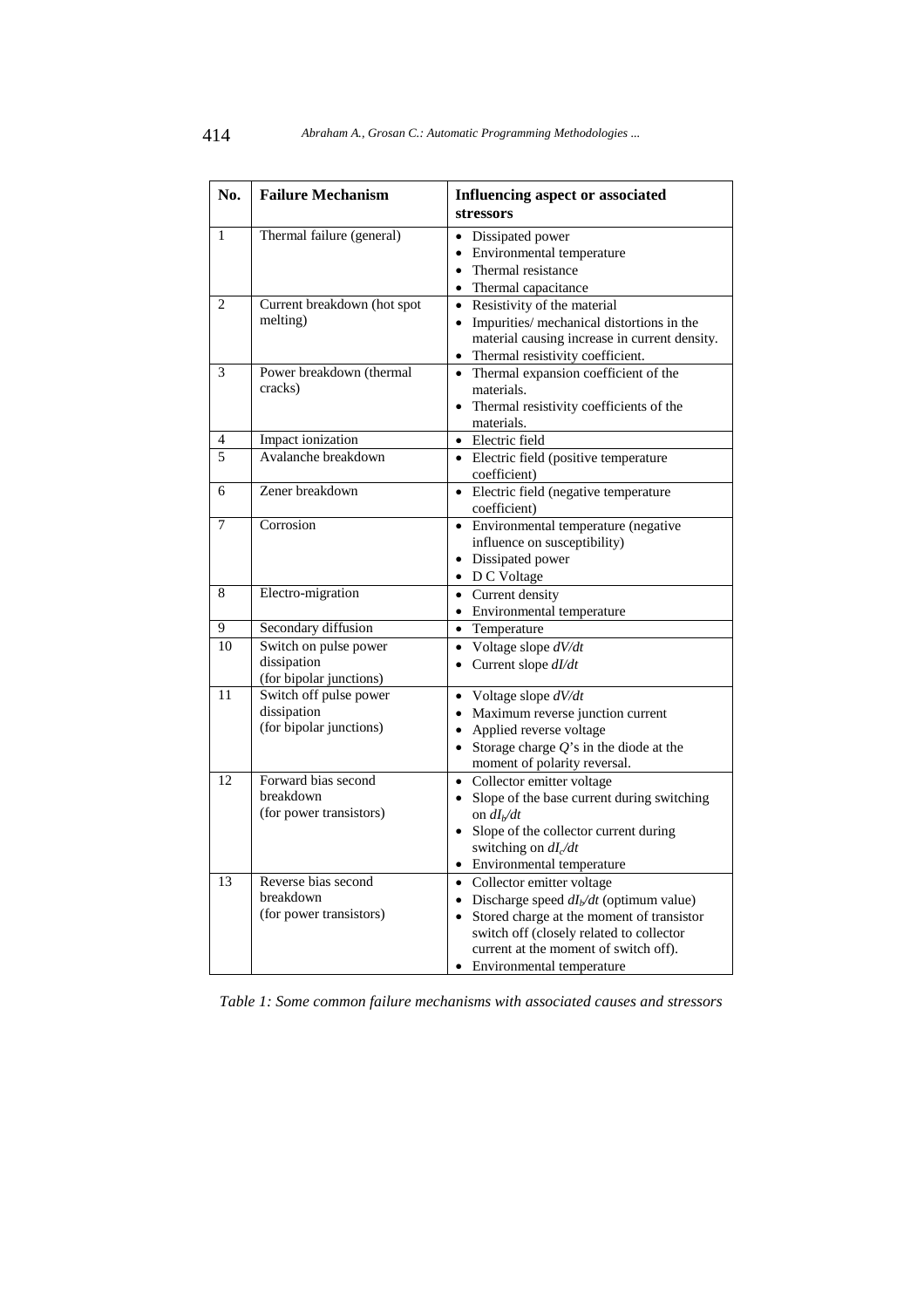Second there are failure mechanisms related to the intrinsic aspects of a component [Fuqua, 1987], [Arsenault and Roberts, 1980]. Table 1 shows some of the typical failure mechanisms and their causes with associated stressors. There are two possible ways to obtain stressor sets for practical circuits [Brombacher, 1995]. The first possibility involves usage of computer simulation models to derive all circuit signals using one single simulation. Second possibility is to derive stressor sets from practical measurements. In those cases where sufficient systems are available it is possible to do a statistical evaluation of the individual stressor functions existing in individual systems. As the stressor sets are dependent on the conditions of use and the operation modes of a system it is important that the measured stressor is based on all the possible operation modes of a circuit and all the possible transitions between the various operation modes. This can become a quite tedious job as the entire operation is to be repeated for a number of systems to obtain an accurate statistical mean stressor model. Accurate description of a stressor set needs a sampling frequency of at least twice the highest frequency in the stressor frequency spectrum. Accurate description of a stressor set will require a number of samples sufficient to cover all the different states of the system. As a signal has often more than one quasi-stationary states, each characterized by their stressor set, it is possible to derive the overall stressor set function from the individual state stressor sets using (10)

$$
f_{str,y(x)} = \sum_{i=1}^{n} \frac{T_i}{T_{total}} f_{str,y,i(x)}
$$
(10)

 $f_{str,y}$ <sub>(x)</sub> is the stressor probability density function of quasi-stationary state *i*.  $T_i/T_{total}$  is the fraction of time that the stressor is in quasi-stationary state *i*.



*Figure 2: Monte Carlo analysis*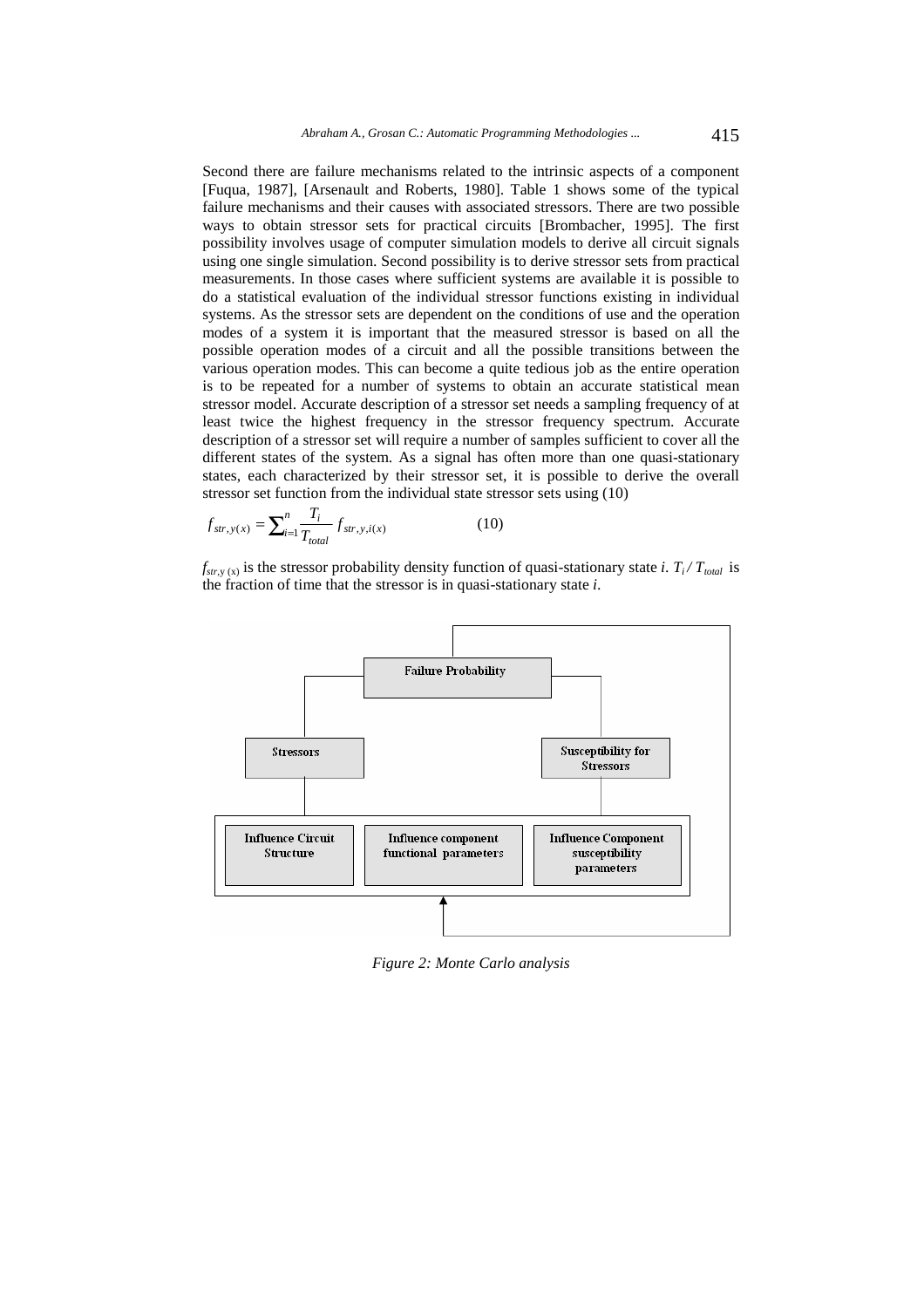# **4 Monte Carlo Analysis for Stressor Sets**

In a Monte Carlo Analysis (MCA), a logical model of the system being analyzed is repeatedly evaluated, each run using different values of the distributed parameters. The selection of parameter values is made randomly, but with probabilities governed by the relevant distribution functions. Statistical exploration covers the tolerance space by means of the generation of sets of random parameters within this tolerance space. Each set of random parameters represents one circuit. Multiple circuit simulations, each with a new set of random parameters, explore the tolerance space. Statistically the distribution of all random selections of one parameter represents the parameter distribution. Although the number of simulations required for MCA is quite large, this analysis method is useful, especially because the number of parameters in the failure prediction of circuits is often too large to allow the use of other techniques. Figure 2 illustrates the MCA. With MCA it is possible to simulate the behavior of a large batch of circuits and derive stressor sets. The next phase will be the combination of the derived stressor sets with the component susceptibilities in order to decide whether a component will fail or not. As for the failure prediction, the most important aspect is to prevent failures; susceptibility will be expressed using the susceptibility limit. To distinguish circuits where failures are possible any circuit in the MCA causing to exceed a susceptibility limit are marked as fail. Circuits where no stressors exceed susceptibility limit are marked as pass.



*Figure 3: Stressor - susceptibility interaction model* 

# **5 Modelling Stressor Sets and Susceptibility**

The analysis was carried out on a power circuit and the main cause of the failure of the circuit was a Schottky diode. The main failure mechanisms are leakage current and excess crystal temperature. Using the procedure described earlier, it was possible to derive a complete individual stressor set for the failure mechanism of this diode as follows.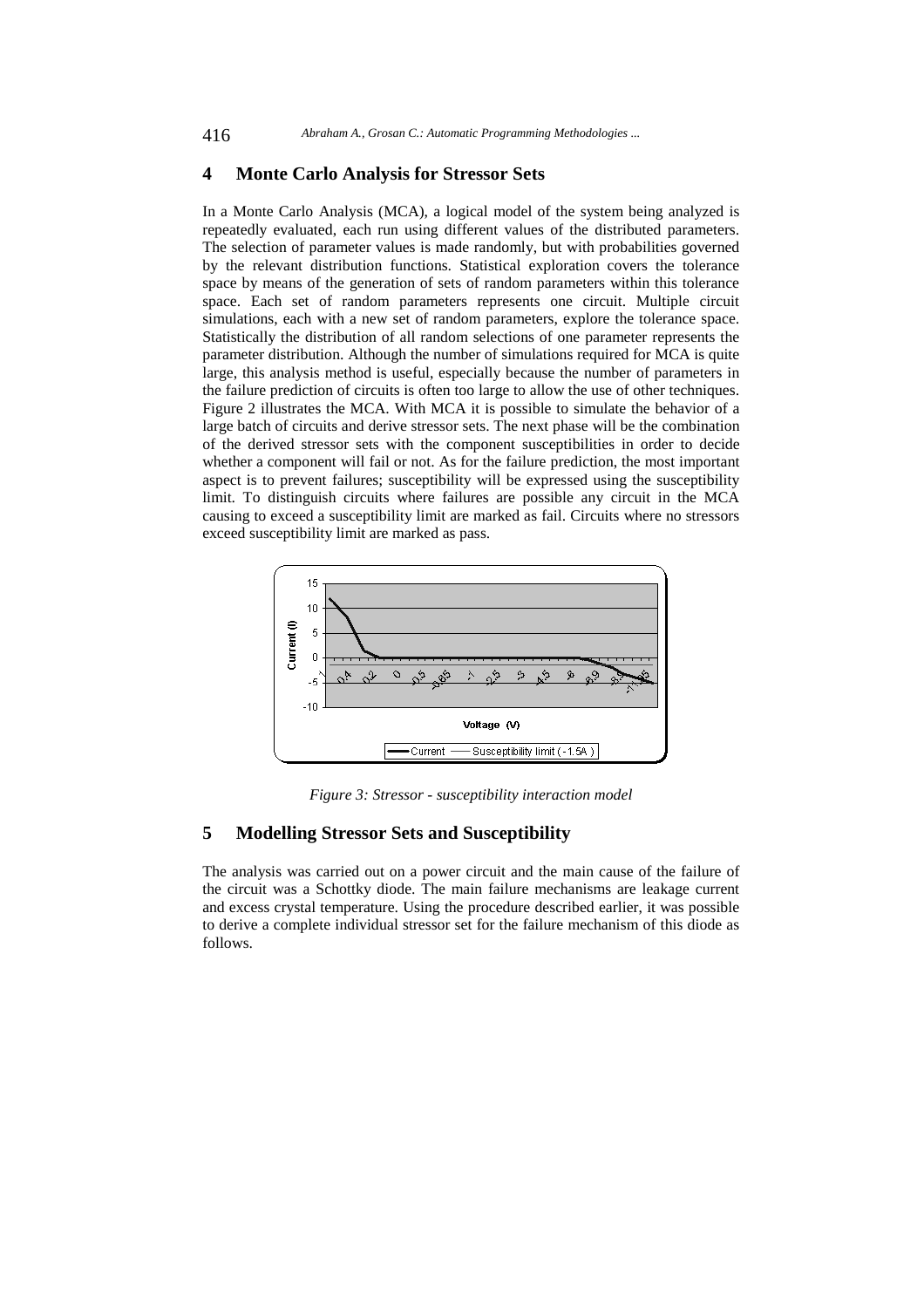| <b>Parameter</b> | <b>Susceptibility limit</b> |
|------------------|-----------------------------|
| T crystal        | 1250 Celsius                |
| dV/dt            | 109 V/s                     |
| dI/dt            | $0.51 \times 109$ A/s       |
| I(reverse)       | $-1.5A$                     |

Figure 3 illustrates the joint stressor – susceptibility interaction model in terms of voltage and current. The susceptibility limit for leakage current is set at -1.5A.

# **6 Computational Intelligence Paradigms Used**

Following intelligent techniques are used in the experiments: Linear Genetic programming (LGP), Multi Expression Programming (MEP), Gene Expression Programming (GEP), Artificial Neural Networks (ANN) and Classification and Regression Trees (CART). Each of them is described in the following sub-sections.

### **6.1 Linear Genetic Programming (LGP)**

Linear genetic programming is a variant of the GP technique that acts on linear genomes [Banzhaf et al., 1998]. Its main characteristics in comparison to tree-based GP lies in that the evolvable units are not the expressions of a functional programming language (like LISP), but the programs of an imperative language (like  $C/C$  ++). The basic unit of evolution here is a native machine code instruction that runs on the floating-point processor unit (FPU). Since different instructions may have different sizes, here instructions are clubbed up together to form instruction blocks of 32 bits each. The instruction blocks hold one or more native machine code instructions, depending on the sizes of the instructions. A crossover point can occur only between instructions and is prohibited from occurring within an instruction. However the mutation operation does not have any such restriction. LGP uses a specific linear representation of computer programs. Instead of the tree-based GP expressions of a functional programming language (like *LISP*) programs of an imperative language (like *C*) are evolved. A LGP individual is represented by a variable-length sequence of simple *C* language instructions. Instructions operate on one or two indexed variables (registers) *r*, or on constants *c* from predefined sets. The result is assigned to a destination register, for example,  $ri = rj^* c$ . A sample LGP program is given below:

```
void LGP(double v[8]) { 
[0] = v[5] + 73;v[7] = v[3] - 59;if (v[1] > 0)if (v[5] > 21)v[4] = v[2] \cdot v[1];v[2] = v[5] + v[4];v[6] = v[7]. 25;
v[6] = v[4] - 4;
```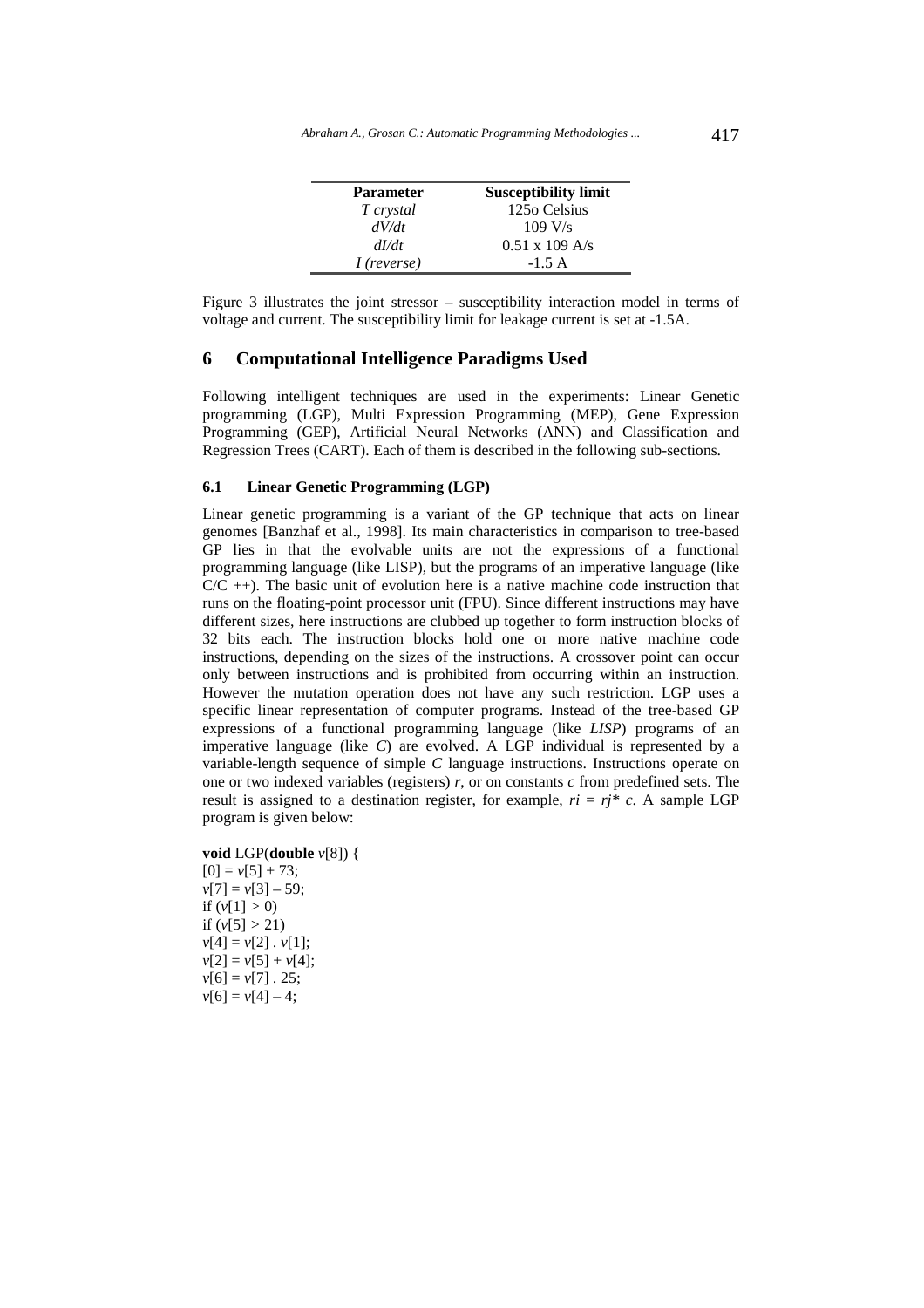$v[1] = \sin(v[6]);$ if  $(v[0] > v[1])$  $v[3] = v[5] \cdot v[5]$ ;  $v[7] = v[6]$ . 2;  $v[5] = v[7] + 115;$ if  $(v[1] \le v[6])$  $v[1] = \sin(v[7]);$ }

A LGP can be turned into a functional representation by successive replacements of variables starting with the last effective instruction. The maximum number of symbols in a LGP chromosome is 4 \* Number of instructions.

Evolving programs in a low-level language allows us to run those programs directly on the computer processor, thus avoiding the need of an interpreter. In this way the computer program can be evolved very quickly. An important LGP parameter is the number of registers used by a chromosome. The number of registers is usually equal to the number of attributes of the problem. If the problem has only one attribute, it is impossible to obtain a complex expression such as the quartic polynomial. In that case, we have to use several supplementary registers. The number of supplementary registers depends on the complexity of the expression being discovered. An inappropriate choice can have disastrous effects on the program being evolved. LGP uses a modified steady-state algorithm. The initial population is randomly generated. The following steps are repeated until a termination criterion is reached: Four individuals are randomly selected from the current population. The best two of them are considered the winners of the tournament and will act as parents. The parents are recombined and the offspring are mutated and then replace the losers of the tournament.

We used a LGP technique that manipulates and evolves a program at the machine code level. The settings of various linear genetic programming system parameters are of utmost importance for successful performance of the system. The population space has been subdivided into multiple subpopulation or demes. Migration of individuals among the subpopulations causes evolution of the entire population. It helps to maintain diversity in the population, as migration is restricted among the demes. Moreover, the tendency towards a bad local minimum in one deme can be countered by other demes with better search directions. The various LGP search parameters are the mutation frequency, crossover frequency and the reproduction frequency. The crossover operator acts by exchanging sequences of instructions between two tournament winners. Steady state genetic programming approach was used to manage the memory more effectively.

### **6.2 Multi Expression Programming (MEP)**

MEP genes are (represented by) substrings of a variable length [Oltean and Grosan, 2003]. The number of genes per chromosome is constant. This number defines the length of the chromosome. Each gene encodes a terminal or a function symbol. A gene that encodes a function includes pointers towards the function arguments. Function arguments always have indices of lower values than the position of the function itself in the chromosome. The proposed representation ensures that no cycle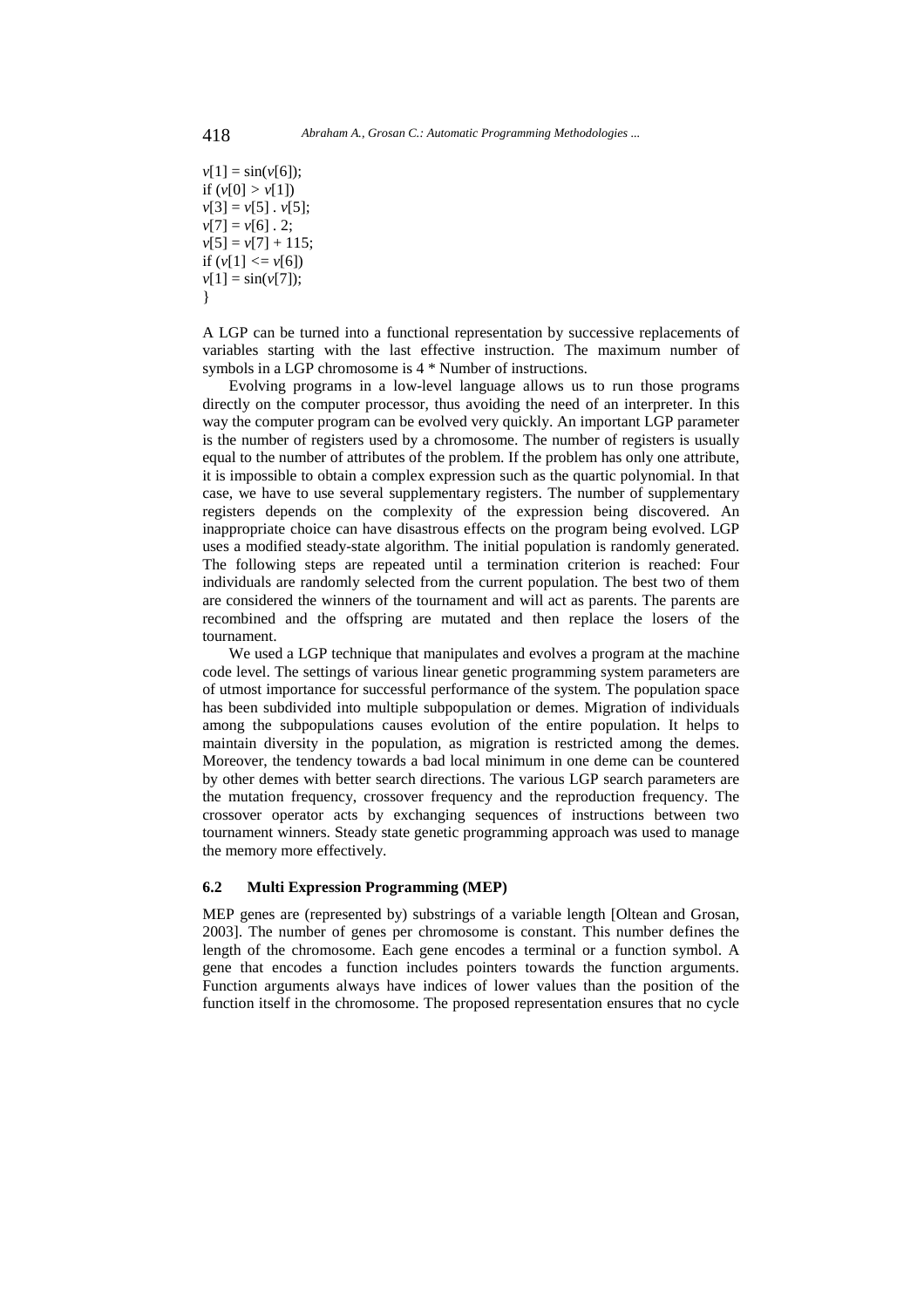arises while the chromosome is decoded (phenotypically transcripted). According to the proposed representation scheme, the first symbol of the chromosome must be a terminal symbol. In this way, only syntactically correct programs (MEP individuals) are obtained. An example of chromosome using the sets  $F = \{+, * \}$  and  $T = \{a, b, c, d\}$ is given below:

1: *a* 2: *b*  $3: +1, 2$ 4: *c* 5: *d*  $6: +4, 5$  $7: * 3.6$ The maximum number of symbols in MEP chromosome is given by

*Number of symbols* =  $(n + 1)$  \* (*number of genes* – 1) + 1

where *n* is the number of arguments of the function with the greatest number of arguments. The maximum number of effective symbols is achieved when each gene (excepting the first one) encodes a function symbol with the highest number of arguments. The minimum number of effective symbols is equal to the number of genes and it is achieved when all genes encode terminal symbols only.

The translation of a MEP chromosome into a computer program represents the phenotypic transcription of the MEP chromosomes. Phenotypic translation is obtained by parsing the chromosome top-down. A terminal symbol specifies a simple expression. A function symbol specifies a complex expression obtained by connecting the operands specified by the argument positions with the current function symbol. For instance, genes 1, 2, 4 and 5 in the previous example encode simple expressions formed by a single terminal symbol. These expressions are:

 $E_1 = a$ ,  $E_2 = b$ ,

 $E_4 = c$ ,

Gene 3 indicates the operation + on the operands located at positions 1 and 2 of the chromosome. Therefore gene 3 encodes the expression:  $E_3 = a + b$ . Gene 6 indicates the operation + on the operands located at positions 4 and 5. Therefore gene 6 encodes the expression:  $E_6 = c + d$ . Gene 7 indicates the operation  $*$  on the operands located at position 3 and 6. Therefore gene 7 encodes the expression:  $E_7 = (a + b) * (c$  $+ d$ ).  $E_7$  is the expression encoded by the whole chromosome.

There is neither practical nor theoretical evidence that one of these expressions is better than the others. This is why each MEP chromosome is allowed to encode a number of expressions equal to the chromosome length (number of genes). The chromosome described above encodes the following expressions:

 $E_1 = a$ ,  $E_2 = b$ ,  $E_3 = a + b$ ,  $E_4 = c$  $E_5 = d$ ,  $E_6 = c + d$ ,

 $E_5 = d$ ,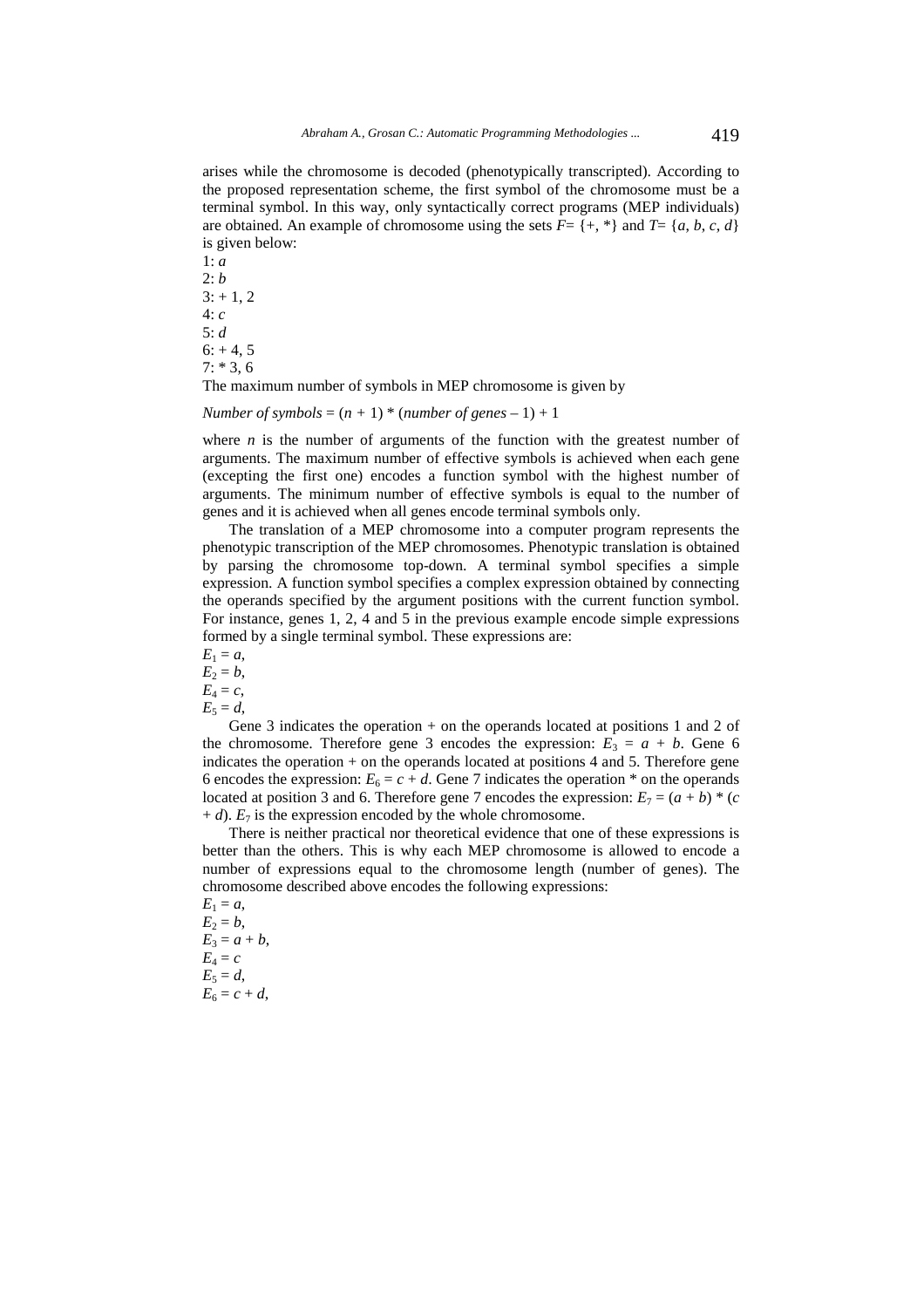$E_7 = (a + b) * (c + d).$ 

The value of these expressions may be computed by reading the chromosome top down. Partial results are computed by dynamic programming and are stored in a conventional manner. Due to its multi expression representation, each MEP chromosome may be viewed as a forest of trees rather than as a single tree, which is the case of GP.

### **6.3 Gene Expression Programming (GEP)**

The individuals of gene expression programming [Ferreira, 2001] are encoded in linear chromosomes which are expressed or translated into expression trees (branched entities). Thus, in GEP, the genotype (the linear chromosomes) and the phenotype (the expression trees) are different entities (both structurally and functionally) that, nevertheless, work together forming an indivisible whole. In contrast to its analogous cellular gene expression, GEP is rather simple. The main players in GEP are only two: the chromosomes and the Expression Trees (ETs), being the latter the expression of the genetic information encoded in the chromosomes. As in nature, the process of information decoding is called translation. And this translation implies obviously a kind of code and a set of rules. The genetic code is very simple: a one-to-one relationship between the symbols of the chromosome and the functions or terminals they represent. The rules are also very simple: they determine the spatial organization of the functions and terminals in the ETs and the type of interaction between sub-ETs. GEP uses linear chromosomes that store expressions in breadth-first form. A GEP gene is a string of terminal and function symbols. GEP genes are composed of a *head*  and a *tail*. The head contains both function and terminal symbols. The tail may contain terminal symbols only. For each problem the head length (denoted *h*) is chosen by the user. The tail length (denoted by *t*) is evaluated by:  $t = (n - 1)h +$ 1, where  $n$  is the number of arguments of the function with more arguments. Let us consider a gene made up of symbols in the set *S*:

 $S = \{ \times, /, +, -, a, b \}$ 

In this case  $n = 2$ . If we choose  $h = 10$ , then we get  $t = 11$ , and the length of the gene is  $10 + 11 = 21$ . Such a gene is given below:

 $C_{GEP}$  = +  $\times$  ab - +aab + ababbbababb

The *expression* encoded by the gene  $C_{\text{GEP}}$  is:

 $E = a + b \times ((a + b) - a)$ 

GEP genes may be linked by a function symbol in order to obtain a fully functional chromosome. In the current version of GEP the linking functions for algebraic expressions are addition and multiplication. A single type of function is used for linking multiple genes. GEP uses mutation, recombination and transposition. GEP uses a generational algorithm. The initial population is randomly generated. The following steps are repeated until a termination criterion is reached: A fixed number of the best individuals enter the next generation (elitism). The mating pool is filled by using binary tournament selection. The individuals from the mating pool are randomly paired and recombined. Two offsprings are obtained by recombining two parents. The offspring are mutated and they enter the next generation. There are some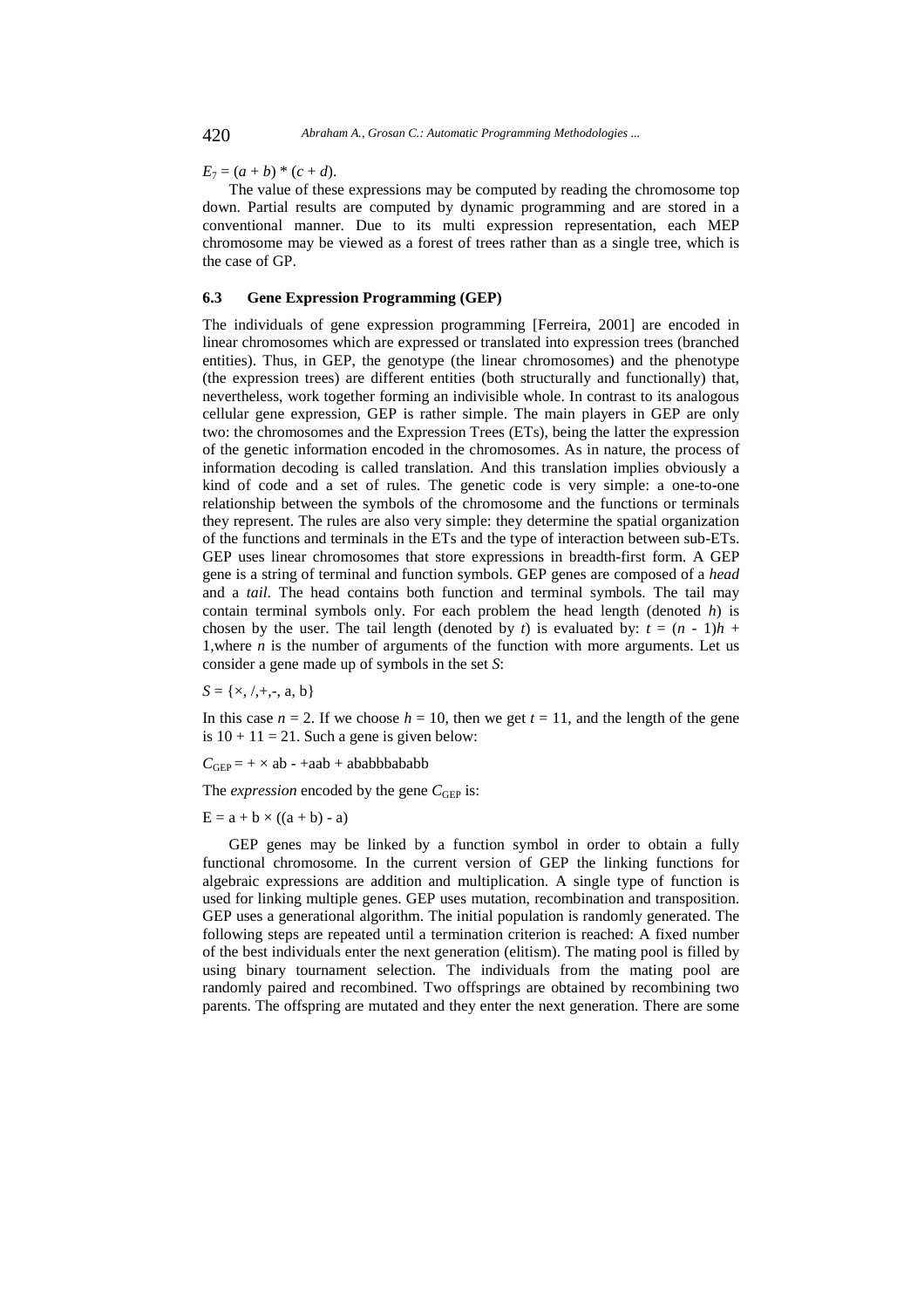problems regarding multigenic chromosomes. Generally, it is not a good idea to assume that the genes may be linked either by addition or by multiplication. Providing a particular linking operator means providing partial information to the expression which is discovered. But, if all the operators  $\{+, -, \times, / \}$  are used as linking operators, then the complexity of the problem substantially grows (since the problem of determining how to mix these operators with the genes is as difficult as the initial problem). Furthermore, the number of genes in the GEP multigenic chromosome raises a problem. As can be seen in [Ferreira, 2001], the success rate of GEP increases with the number of genes in the chromosome. But, after a certain value, the success rate decreases if the number of genes in the chromosome is increased. This happens because we cannot force a complex chromosome to encode a less complex expression. A large part of the chromosome is unused if the target expression is short and the head length is large. Note that this problem arises usually in systems that employ chromosomes with a fixed length.

#### **6.4 Artificial Neural Networks (ANN)**

Artificial Neural Networks have been developed as generalizations of mathematical models of biological nervous systems. A neural network is characterised by the network architecture, the connection strength between pairs of neurons (weights), node properties, and updating rules. The updating or learning rules control weights and/or states of the processing elements (neurons). Normally, an objective function is defined that represents the complete status of the network, and its set of minima corresponds to different stable states of the network. It can learn by adapting its weights to changes in the surrounding environment, can handle imprecise information, and generalise from known tasks to unknown ones. Each neuron is an elementary processor with primitive operations, like summing the weighted inputs coming to it and then amplifying or thresholding the sum. Learning typically occurs by example through training, where the training algorithm iteratively adjusts the connection weights (synapses). Backpropagation (BP) is one of the most famous training algorithms for multilayer perceptrons. BP is a gradient descent technique to minimize the error  $E$  for a particular training pattern. For adjusting the weight ( $w_{ij}$ ) from the  $i<sup>th</sup>$  input unit to the  $j<sup>th</sup>$  output, in the batched mode variant the descent is based on the gradient  $\nabla E$  ( $\frac{\partial E}{\partial w_{ij}}$  $\frac{\delta E}{\delta}$ ) for the total training set:

$$
\Delta w_{ij}(n) = -\varepsilon^* \frac{\delta E}{\delta w_{ij}} + \alpha^* \Delta w_{ij}(n-1)
$$
 (11)

The gradient gives the direction of error *E*. The parameters  $\varepsilon$  and  $\alpha$  are the learning rate and momentum respectively [Abraham, 2005].

#### **6.5. Classification and Regression Trees (CART)**

Tree-based models are useful for both classification and regression problems [Breiman et al., 1984]. In these problems, there is a set of classification or predictor variables  $(X_i)$  and a dependent variable  $(Y)$ . The  $X_i$  variables may be a mixture of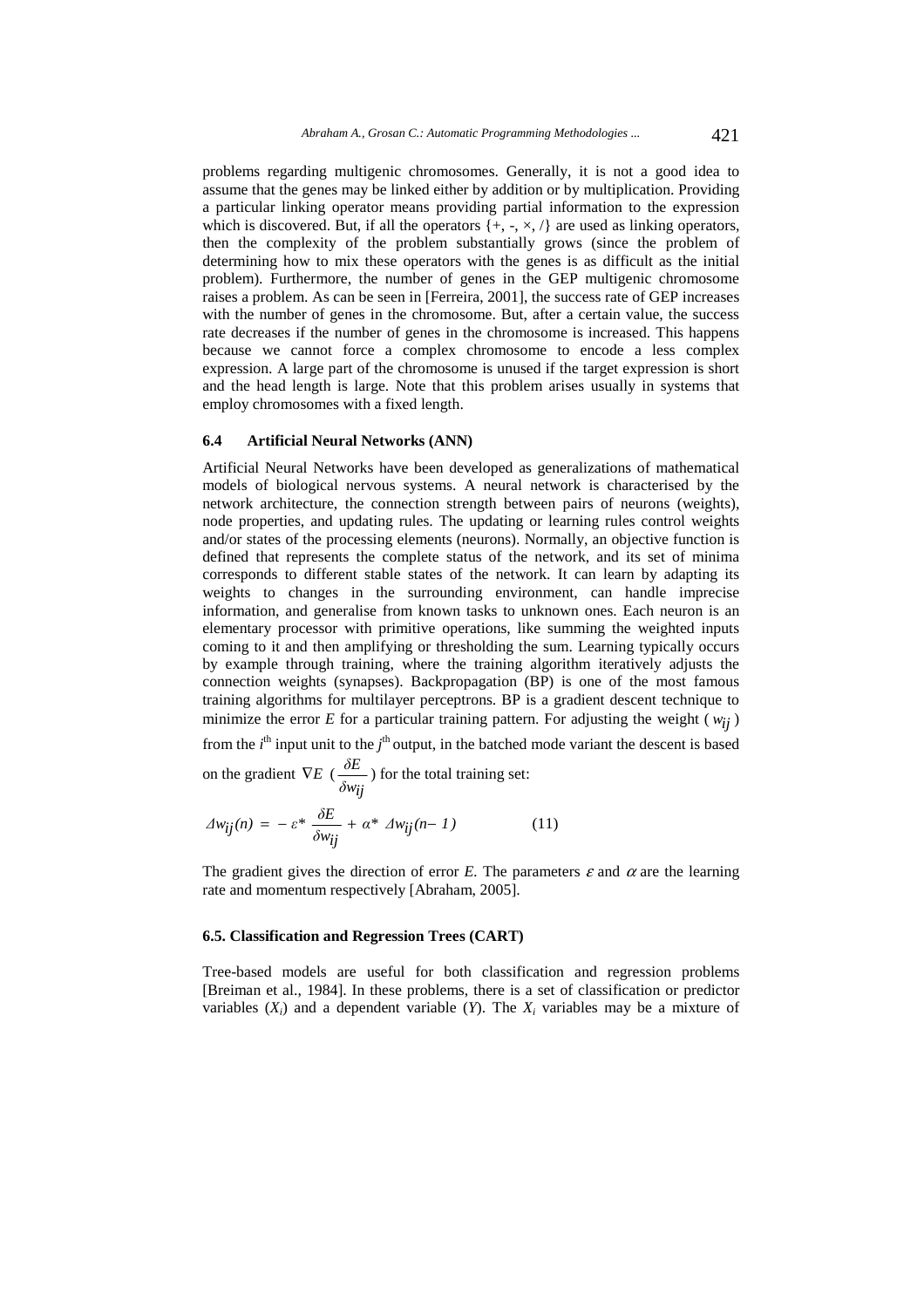nominal and / or ordinal scales (or code intervals of equal-interval scale) and *Y* a quantitative or a qualitative (i.e., nominal or categorical) variable.

The CART methodology is technically known as binary recursive partitioning. The process is binary because parent nodes are always split into exactly two child nodes and recursive because the process can be repeated by treating each child node as a parent. The key elements of a CART analysis are a set of rules for:

- splitting each node in a tree;
- deciding when a tree is complete; and
- assigning each terminal node to a class outcome (or predicted value for regression)

CART's binary decision trees are more sparing with data and detect more structure before further splitting is impossible or stopped. Splitting is impossible if only one case remains in a particular node or if all the cases in that node are exact copies of each other (on predictor variables). CART also allows splitting to be stopped for several other reasons, including that a node has too few cases. Once a terminal node is found we must decide how to classify all cases falling within it. One simple criterion is the plurality rule: the group with the greatest representation determines the class assignment. CART goes a step further: because each node has the potential for being a terminal node, a class assignment is made for every node whether it is terminal or not. The rules of class assignment can be modified from simple plurality to account for the costs of making a mistake in classification and to adjust for over- or under-sampling from certain classes. A common technique among the first generation of tree classifiers was to continue splitting nodes (growing the tree) until some goodness-of-split criterion failed to be met. When the quality of a particular split fell below a certain threshold, the tree was not grown further along that branch. When all branches from the root reached terminal nodes, the tree was considered complete. Once a maximal tree is generated, it examines smaller trees obtained by pruning away branches of the maximal tree. Once the maximal tree is grown and a set of sub-trees is derived from it, CART determines the best tree by testing for error rates or costs. With sufficient data, the simplest method is to divide the sample into learning and test sub-samples. The learning sample is used to grow an overly large tree. The test sample is then used to estimate the rate at which cases are misclassified (possibly adjusted by misclassification costs). The misclassification error rate is calculated for the largest tree and also for every sub-tree. The best subtree is the one with the lowest or near-lowest cost, which may be a relatively small tree. Cross validation is used if data are insufficient for a separate test sample.

In the search for patterns in databases it is essential to avoid the trap of over fitting or finding patterns that apply only to the training data. CART's embedded test disciplines ensure that the patterns found will hold up when applied to new data. Further, the testing and selection of the optimal tree are an integral part of the CART algorithm. CART handles missing values in the database by substituting surrogate splitters, which are back-up rules that closely mimic the action of primary splitting rules. The surrogate splitter contains information that is typically similar to what would be found in the primary splitter.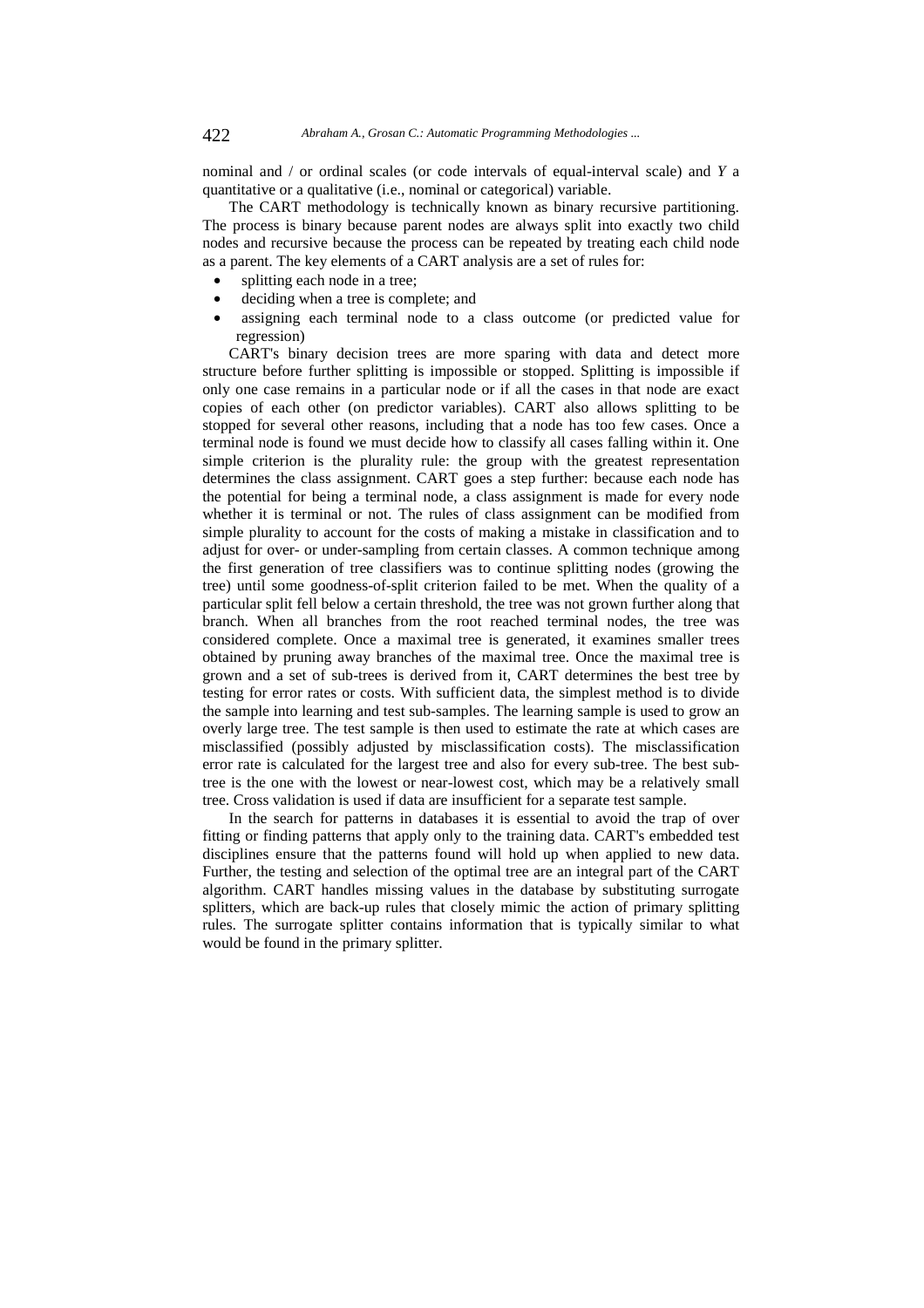# **7 Experiment Results and Performance Analysis**

The experiment system consists of two stages: model construction (training) and performance evaluation. The stressor – susceptibility interaction model was analyzed in detail (as illustrated in Figure 3) and the main causes of failures were identified. Analysis showed that the main cause of the failure was excess junction temperature and leakage current. A mathematical model was built relating the failure probability, leakage current and junction temperature. A failure simulation was carried out and the data set was generated. We attempted to predict the component temperature and leakage current for a given voltage and current. Data was generated by simulating circuit failure. 80% of the randomly selected data was used for training and remaining for testing and validation purposes. All the training data were standardized before training. The input parameters considered are the Voltage (V) and Current (I). Predicted outputs are the junction temperature and leakage current.

| <b>Parameter</b>    | Value   |     |
|---------------------|---------|-----|
| Population size     | 500     |     |
| Mutation frequency  | 90%     |     |
| Crossover frequency | 60%     |     |
| Number of demes     | 10      |     |
| Program size        | Initial | 80  |
|                     | maximum | 256 |

| <b>Parameter</b>                   | Value |  |  |
|------------------------------------|-------|--|--|
| Population size                    | 500   |  |  |
| Number of mutations per chromosome |       |  |  |
| Crossover probability              | () 9  |  |  |
| Code length                        |       |  |  |
| Number of generations              |       |  |  |

#### *Table 2: Parameters used by LGP*

*Table 3: Parameters used by MEP* 

| <b>Parameter</b>                            | Value         |  |
|---------------------------------------------|---------------|--|
| Population size                             | 500           |  |
| Mutation probability                        | 0.05          |  |
| Crossover probability (one point crossover) | 0.3           |  |
| Number of genes                             | 3, 4, 5 and 6 |  |
| Genes recombination                         | 0.1           |  |
| Genes transposition                         | 0.1           |  |
| Inversion                                   |               |  |

*Table 4: Parameters used by GEP*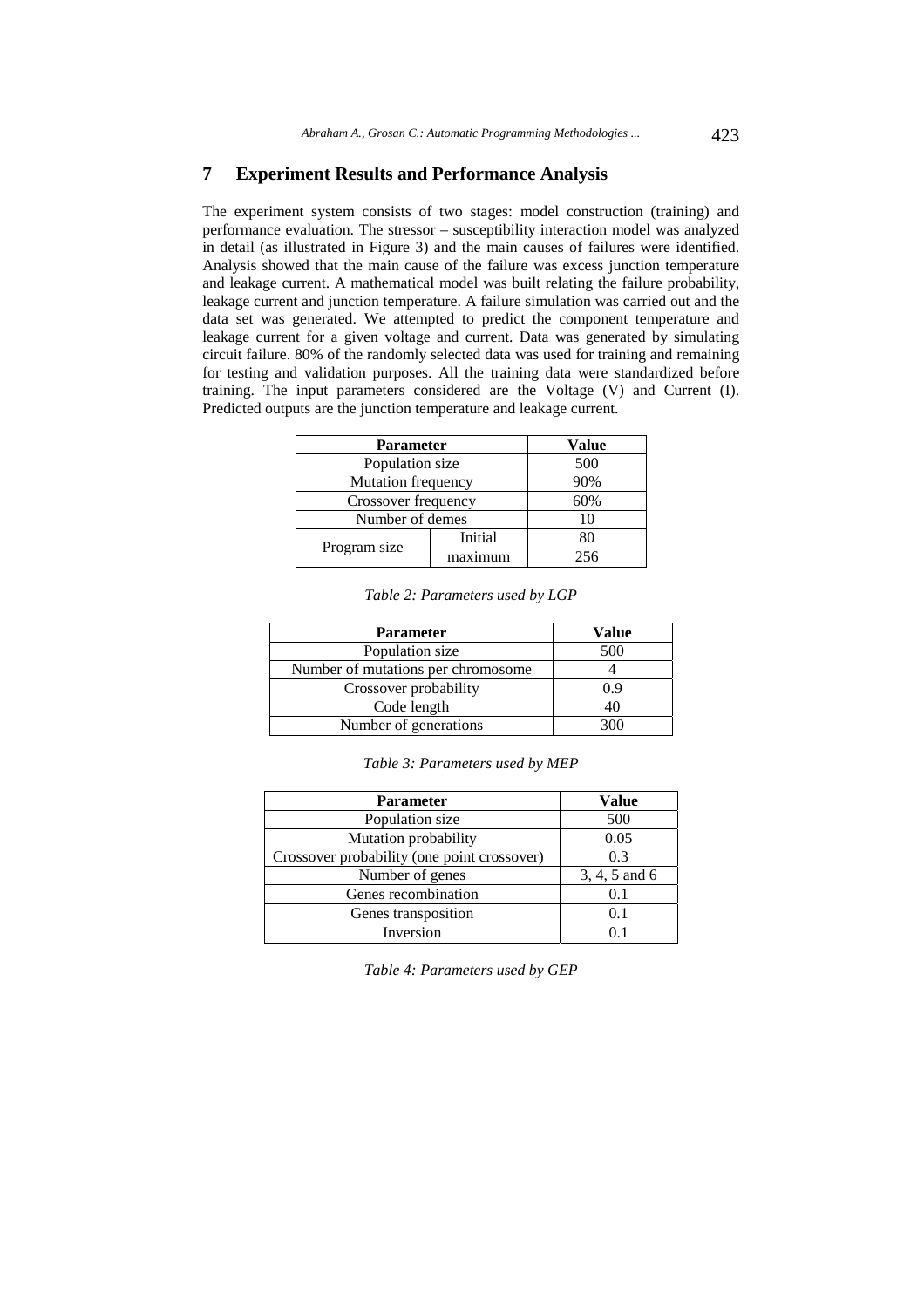424 *Abraham A., Grosan C.: Automatic Programming Methodologies ...*

#### • **ANN Training**

We used a feedforward neural network with 2 hidden layers in parallel, 2 input neurons corresponding to the input variables and 2 output neurons. Initial weights were randomized between +0.3/-0.3 and learning rate and momentum used were 0.1 and 0.1, respectively. The training was terminated after 3500 epochs.

#### **7.1 Performance and Results Achieved**

Parameters used by the three GP variants are depicted in Tables 2-4. Figures 4 and 6 illustrate the fitness values of the evolved models using LGP for junction temperature and leakage current prediction. Figures 5 and 7 depict the average code length and best code length (program size) for the two prediction models using LGP. As illustrated in Figure 8, the MEP models converged after 300 generations. Following are the evolved functions using MEP. Table 5 summarizes the comparative performance of LGP, MEP, GEP, ANN and CART. For the test data, LGP and neural networks performed well for junction temperature and leakage current approximation respectively.

### **Leakage current model**

*(((cos(x[1] - (x[0] \* x[0]) - (x[1] > (x[0] \* x[0]) ? x[1] : (x[0] \* x[0]) - (x[1] - (x[0] \**   $x[0]$ ))))) >  $x[1]$  ? (cos(x[1] - (x[0] \* x[0]) - (x[1] > (x[0] \* x[0]) ? x[1] : (x[0] \* x[0]) -*(x[1] - (x[0] \* x[0]))))) : x[1]) / (sin(x[0] \* x[0] + x[0]))) < ((fabs(0.060518)) / 0.0605182) ? (((cos(x[1] - (x[0] \* x[0]) - (x[1] > (x[0] \* x[0]) ? x[1] : (x[0] \* x[0]) - (x[1] - (x[0] \**   $x[0]$ ))))) >  $x[1]$  ? ( $cos(x[1] - (x[0] * x[0]) - (x[1] > (x[0] * x[0])$  ?  $x[1] : (x[0] * x[0]) - (x[0] * x[0])$ *(x[1] - (x[0] \* x[0]))))) : x[1])/(sin(x[0]\*x[0]+ x[0]))) : ((fabs(0.0605182))/ 0.060518)* 

#### **Temperature model**

 $0.80123294778283 > (fabs((x[0] + Log2(x[0])) / ((Lg(x[0])) > x[0] ? (Lg(x[0])) : x[0])) ?$  $0.80123294778283$  :  $(fabs((x[0] + Log2(x[0])) / ((Lg(x[0])) > x[0] ? (Lg(x[0])) : x[0]))$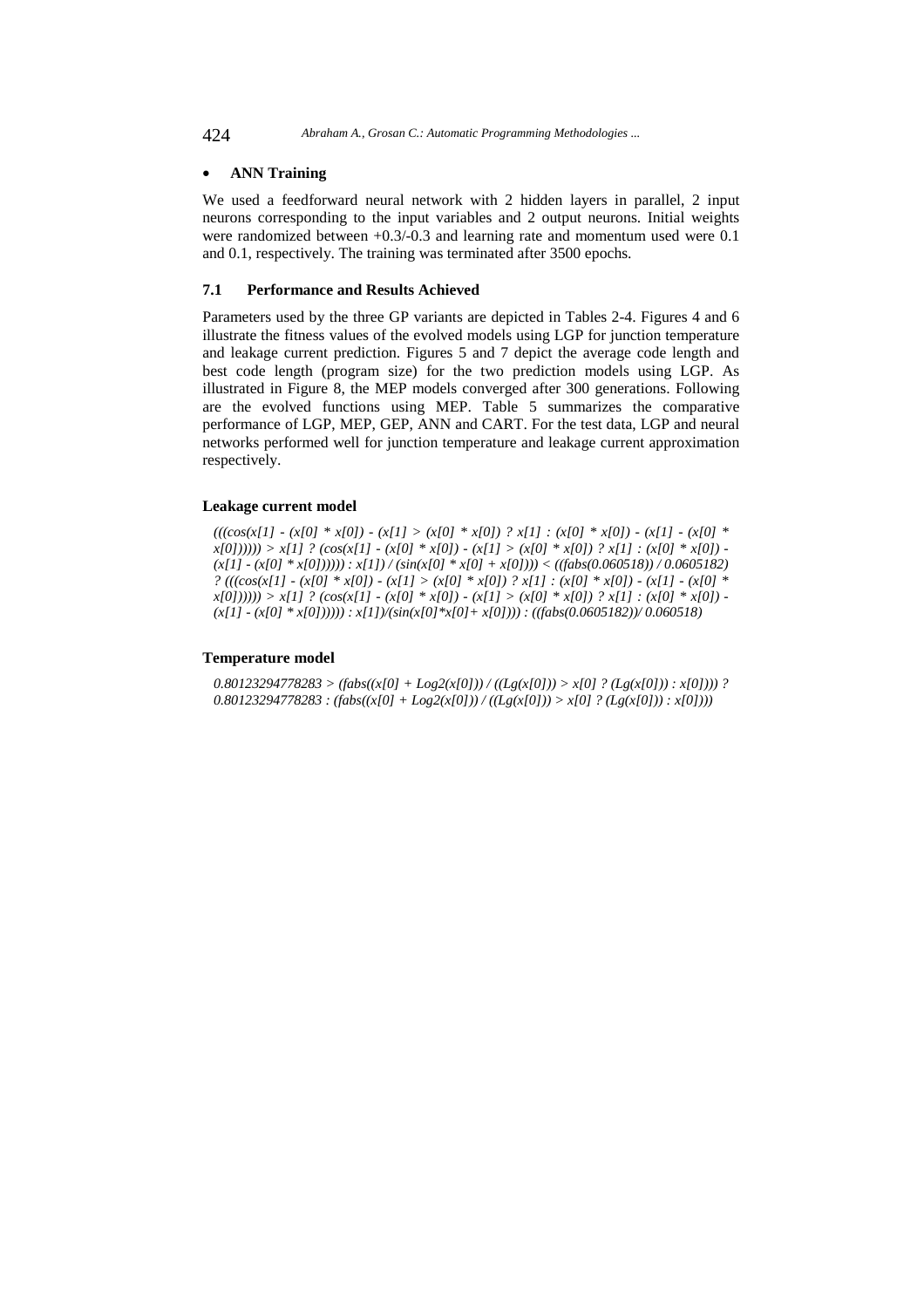|                                       | <b>Root Mean Squared Error (RMSE)</b> |            |            |            |        |  |  |
|---------------------------------------|---------------------------------------|------------|------------|------------|--------|--|--|
|                                       | LGP                                   | <b>MEP</b> | <b>GEP</b> | <b>ANN</b> | DT     |  |  |
| <b>Training data</b>                  |                                       |            |            |            |        |  |  |
| <b>Junction</b><br><b>Temperature</b> | 0.00948                               | 0.00593    | 0.0237     | 0.0069     | 0.0180 |  |  |
| Leakage<br><b>Current</b>             | 0.00493                               | 0.00829    | 0.0194     | 0.00589    | 0.0221 |  |  |
| <b>Test data</b>                      |                                       |            |            |            |        |  |  |
| <b>Junction</b><br><b>Temperature</b> | 0.00911                               | 0.01034    | 0.0200     | 0.01278    | 0.028  |  |  |
| Leakage<br><b>Current</b>             | 0.00493                               | 0.010032   | 0.0236     | 0.00359    | 0.034  |  |  |

*Table 5: Performance comparison among the different paradigms* 

Figures 9-16 illustrate the performance (RMSE and correlation coefficient) of GEP for leakage current and junction temperature approximation. The best temperature approximation (lowest RMSE) and correlation coefficient was obtained using a chromosome size of 75 (Figures 9 and 10) and using a gene size of 5 (Figures 11 and 12). The best leakage current approximation (lowest RMSE) and correlation coefficient was obtained using a chromosome size of 75 (Figures 13 and 14) and using a gene size of 5 (Figures 15 and 16).



*Figure 4: LGP evolved models for temperature*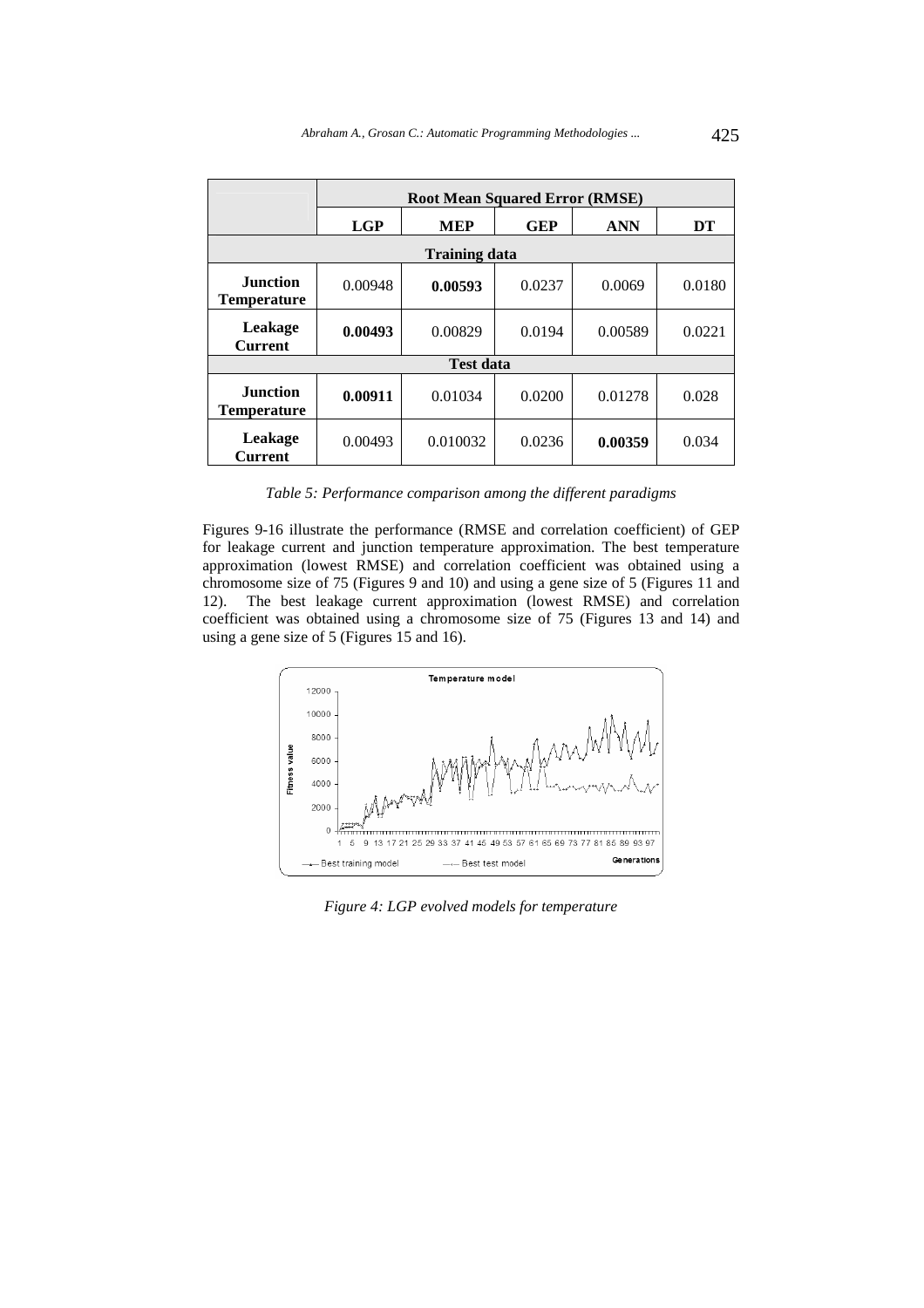

*Figure 5: LGP program size growth for the temperature model* 



*Figure 6: LGP evolved models for leakage current* 



*Figure 7: LGP program size growth for leakage current*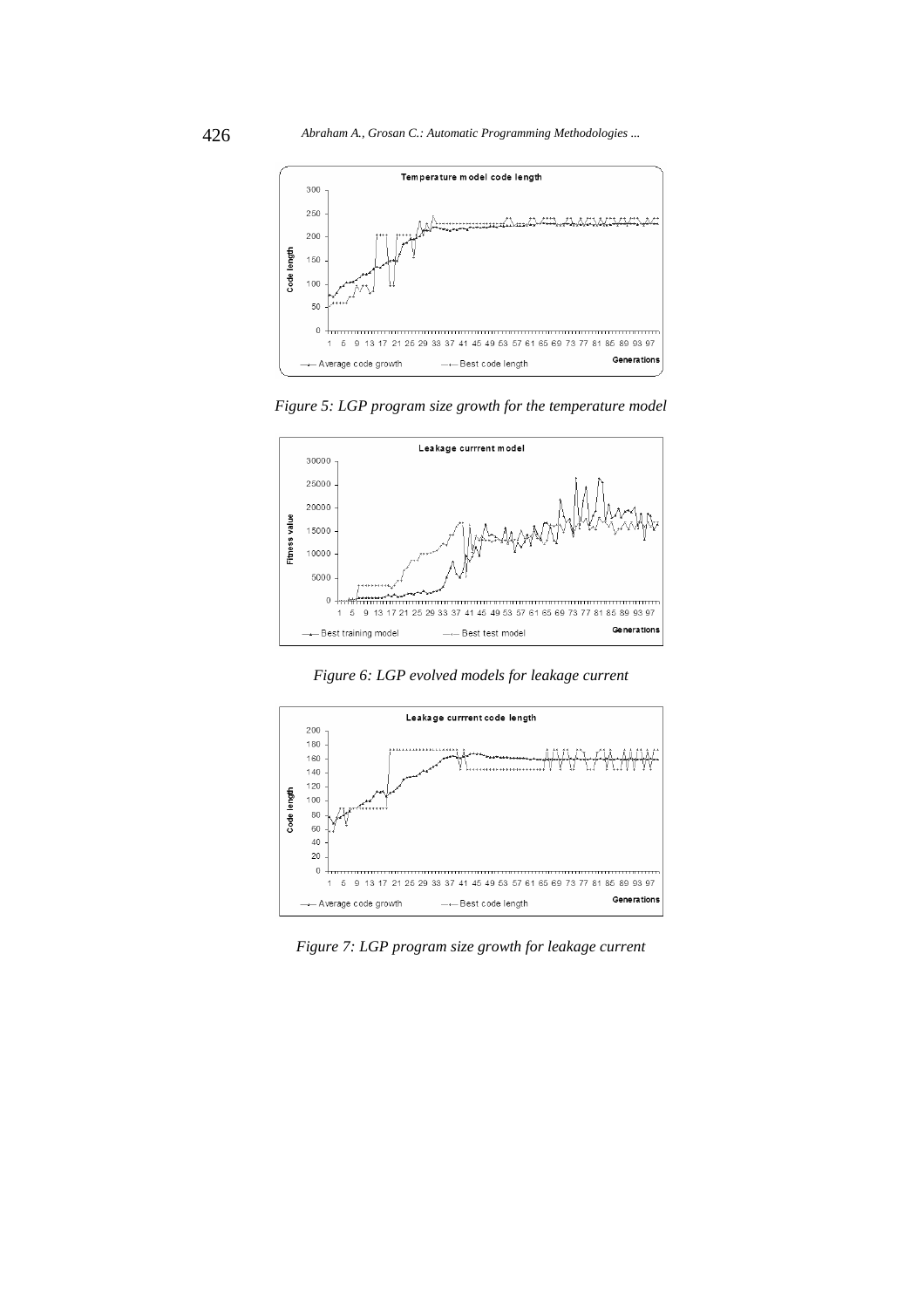

*Figure 8: MEP training for the two models* 



*Figure 9: GEP temperature approximation error for different chromosome sizes* 



*Figure 10: GEP correlation coefficient for temperature approximation for different chromosome sizes*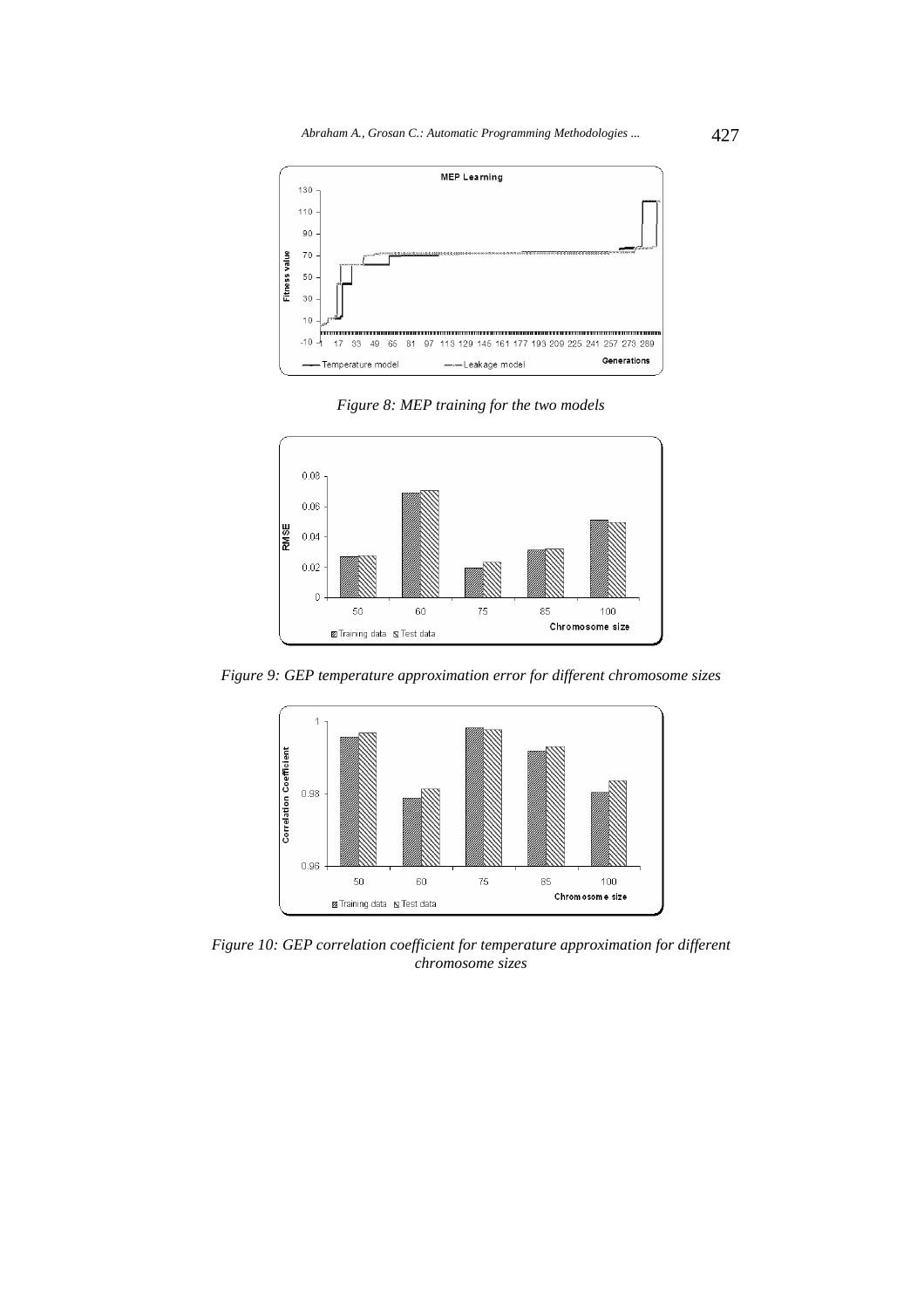

*Figure 11: GEP temperature approximation error for different gene sizes* 



*Figure 12: GEP temperature approximation correlation coefficient for different gene sizes*



*Figure 13: GEP leakage current approximation error for different chromosome sizes*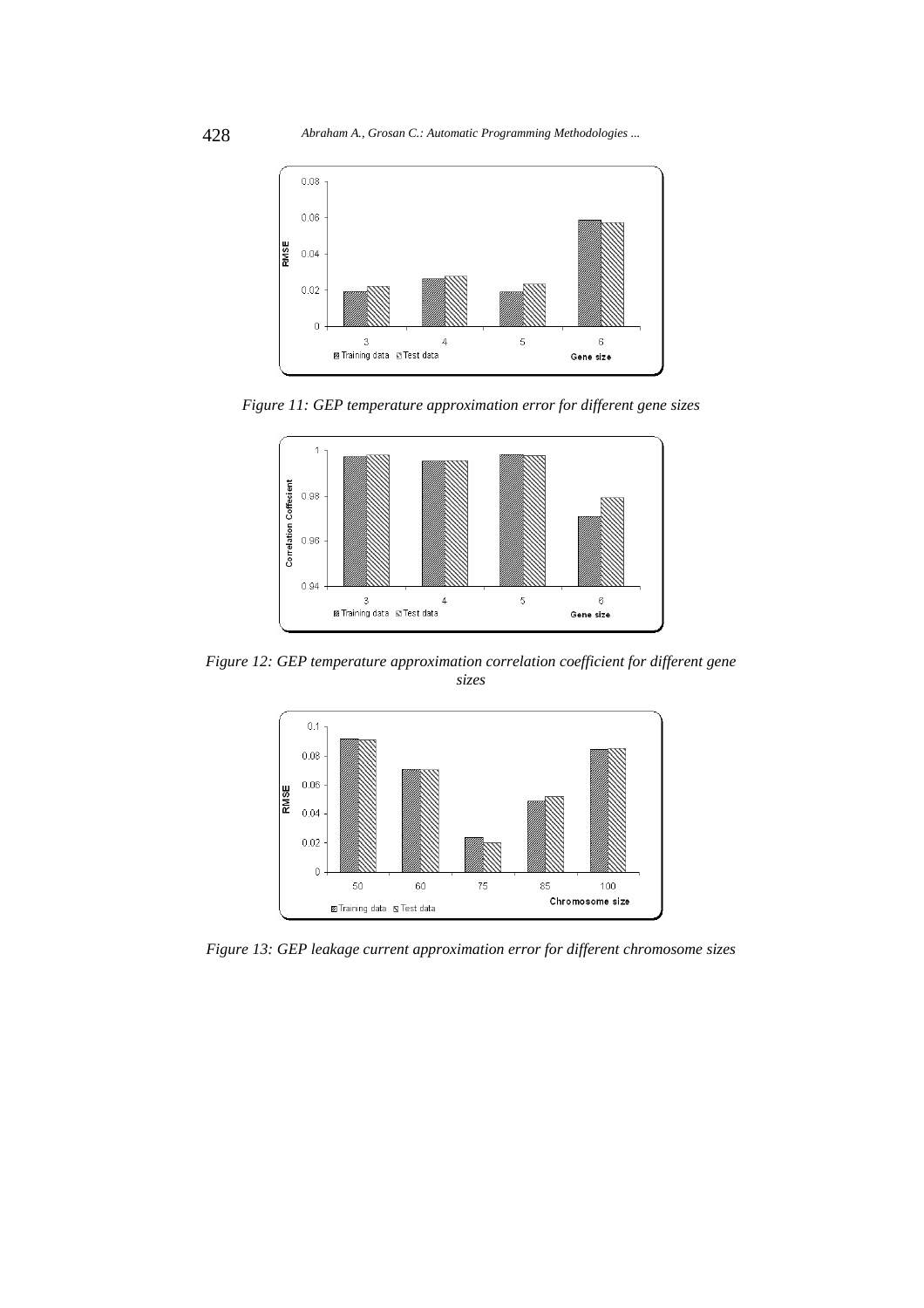

*Figure 14: GEP correlation coefficient for leakage current approximation for different chromosome sizes* 



*Figure 15: GEP leakage current approximation error for different gene sizes* 



*Figure 16: GEP leakage current approximation correlation coefficient for different gene sizes*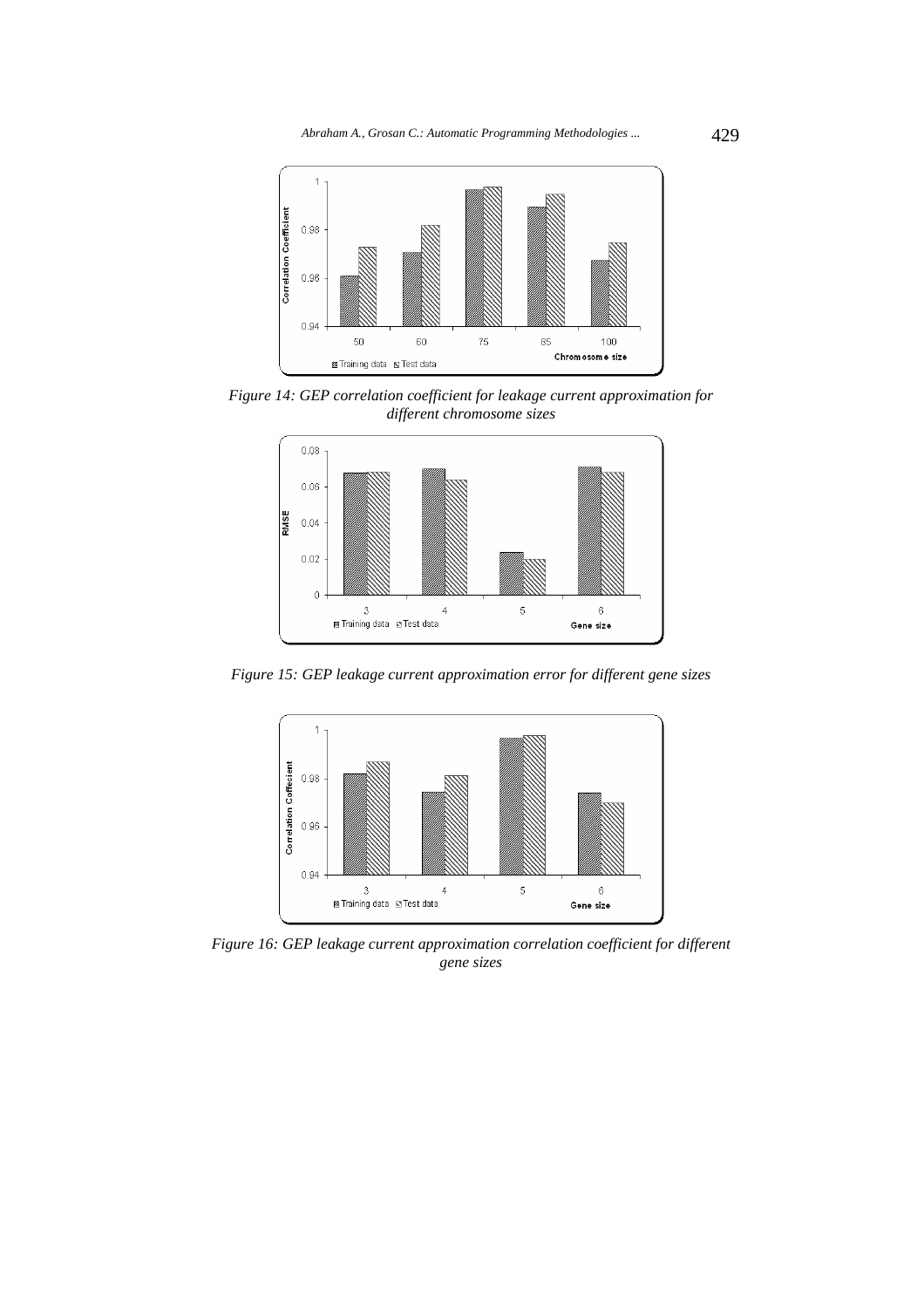### **8 Conclusions**

In this paper, we attempted to predict the failures of electronic circuits and systems using three variants of genetic programming and the performance were compared using artificial neural networks and decision trees. The proposed GP models seems to work very well with LGP giving the optimal performance for modelling leakage current and junction temperature. Compared to neural network and decision trees, an important advantage of the GP models is its simplicity in implementing directly in the hardware itself. As depicted in Section 7 (MEP evolved functions), the massive neural network could be replaced by simple functions using hardware or light software.

The developed models should be also reliable during worst conditions. Our future research will be targeted in evaluating the developed GP models for robustness and handling of noisy and approximate data that are typical in circuits. The problem modeling using stressor– susceptibility interaction method can be widely applied to a wide range of electronic circuits or systems. However, it requires intense knowledge on the circuit behavior to model the various dependent input parameters to predict the results accurately.

#### **Acknowledgements**

This research was supported by the International Joint Research Grant of the IITA (Institute of Information Technology Assessment) foreign professor invitation program of the MIC (Ministry of Information and Communication), Korea.

Authors would like to thank the anonymous referees for the technical suggestions and remarks which helped to improve the contents and the quality of presentation.

### **References**

- [Abraham and Grosan, 2005] Abraham, A, and Groşan, C., Genetic Programming Approach for Fault Modeling of Electronic Hardware, 2005 IEEE Congress on Evolutionary Computation (CEC'05), Edinburgh, UK, IEEE Press, ISBN 0-7803-9364-3, pp. 1563- 1569, 2005.
- [Abraham, 2005] Abraham, A., Artificial Neural Networks, Handbook for Measurement Systems Design, Peter Sydenham and Richard Thorn (Eds.), John Wiley and Sons Ltd., London, ISBN 0-470-02143-8, pp. 901-908, 2005.
- [Abraham, 2000] Abraham A., A Soft Computing Approach for Fault Prediction of Electronic Systems, In Proceedings of The Second International Conference on Computers in Industry, Published by The Bahrain Society of Engineers, Majeed A Karim et al (Eds.), pp. 83-91, 2000.
- [Abraham and Nath, 1999] Abraham A. and Nath B., Failure Prediction of Critical Electronic Systems in Power Plants Using Artificial Neural Networks, First International Power and Energy Conference, INTPEC99, Australia, November 1999.
- [Chan, 1994] Chan A.H., A formulation of environmental stress testing and screening, Proceedings of the Annual Reliability and Maintainability Symposium (IEEE Reliability Society), pp 99-104, January 1994.
- [Arsenault and Roberts, 1980] Arsenault J.E. and Roberts J.A., Reliability and maintainability of electronic systems, Computer Science press, Maryland, 1980.